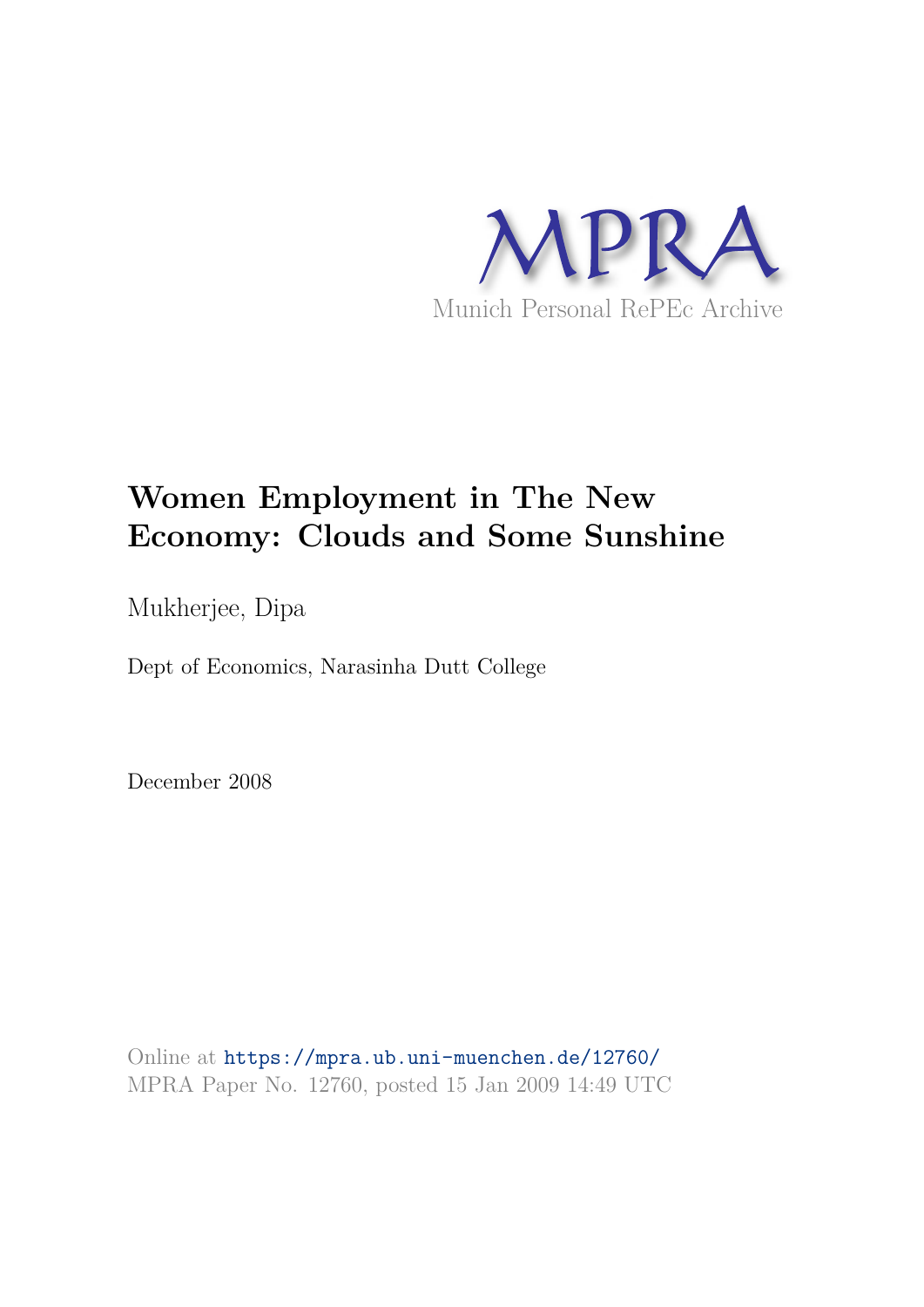### PRE-SUBMISSION VERSION

### **Full article at**

### **Indian Journal of Labour Economics, Vol. 51, No. 4**

# WOMEN EMPLOYMENT IN THE NEW ECONOMY:

### **CLOUDS AND SOME SUNSHINE**

# Dipa Mukherjee\*

### **Abstract**

The last decade has witnessed greater participation of women in the labour market, especially in new arenas of economic activity. While opportunities have increased, traditional biases against women still exist, both while accepting women as workers and while wage setting. This paper explores the gender bias in the new economy in India and examines what part of it can be explained by differences in endowments and what part is due to discrimination. The New Economy has been identified in terms of high growth and high share in total employment in recent times. It is observed that women employment is growing faster than that of men, though the virtue of it is questionable because of lower wage payments. For a large part of the new economy a trade-off is observed between women employment expansion and their wage condition. There also exists an established sector where women have traditionally been accepted and are having stable employment and wage condition. In few sunrise sectors of the new economy women are enjoying both expanding employment and improving wage conditions. Though endowment plays a major role in determining absorption of workers, discrimination against women is also substantial leading to entry barrier. Most of the gender differences in wages are due to discrimination and only a small part is attributable to endowment gaps. This prompts for taking appropriate policies in the form of promotion of skill formation and mobilisation of women worker groups for better bargaining power.

Department of Economics, Narasinha Dutt College, Howrah, West Bengal - 711101. Email: medipa@rediffmail.com.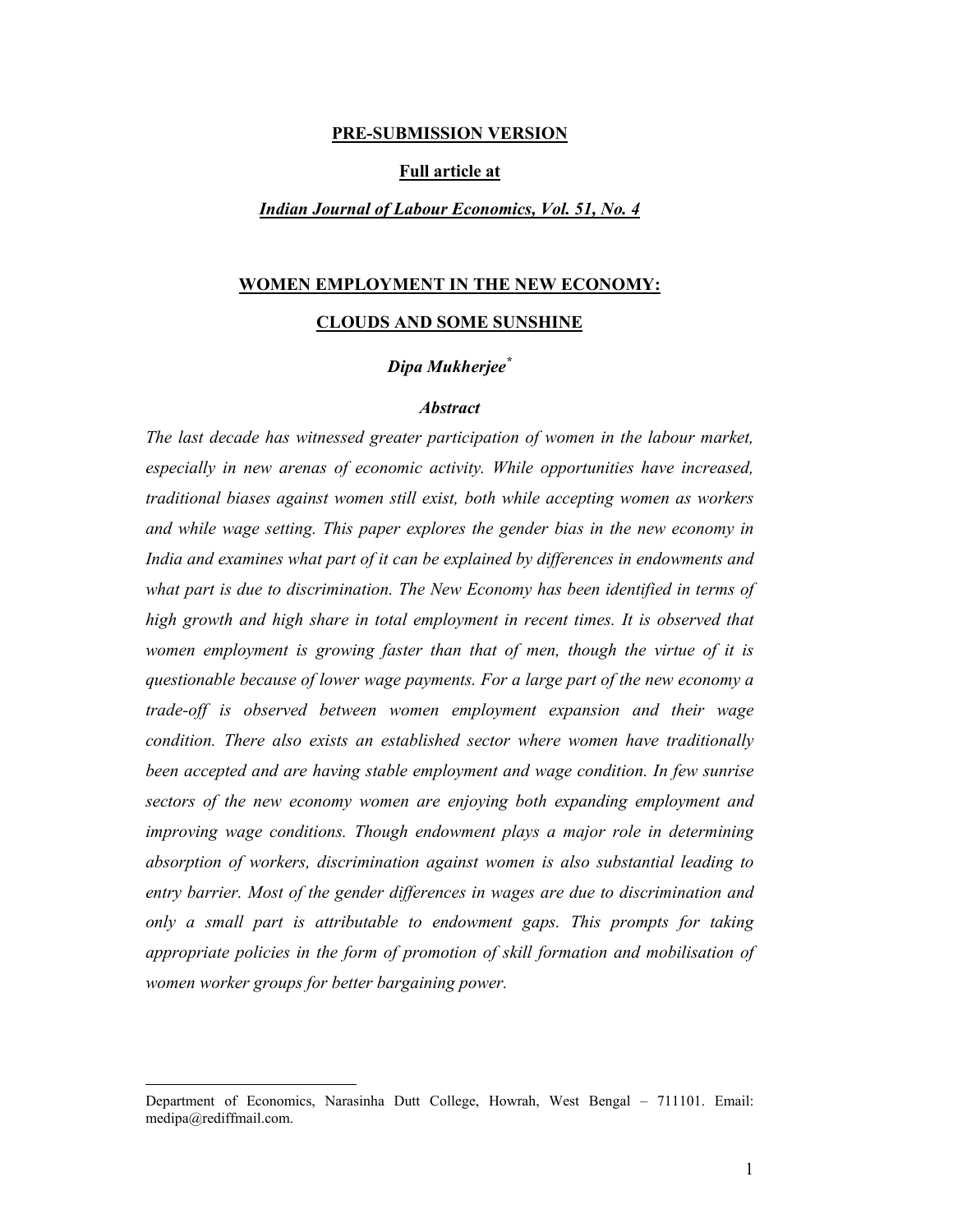#### $\mathbf{L}$ **INTRODUCTION**

The last decade and a half has witnessed unprecedented changes in the global economy both quantitatively and qualitatively. The worldwide web of production and exchange is bringing newer economies into its fold and is also changing the face of older ones. This period has witnessed on the one hand spectacular expansion of knowledge economy and information technology, and on the other most of the traditional sectors has become integrated with global dynamics. Another remarkable feature has been greater participation of women in the labour market especially in the new economy. While opportunities for participation have increased because of flexibilisation of the production system, which suits the women in particular, traditional biases have been slow in coming down. Thus condition of women workers in the new economy has seen a multifaceted dimension. Issues like sectoral distribution of women workers, magnitude  $\&$  trends in gender bias, importance of educational achievements in determining both employment and remuneration must be explored not only to examine the changing role in the new economy but also to formulate appropriate policies for wider integration of women in the process of economic progress.

#### **II. REVIEW OF EXISTING LITERATURE**

A study by Gladwin and Thompson (1995) has found a significant rise in the women's quality of life with rising incomes in developing regions. It is argued that economic freedom brings a broader access to education, health services and political parties. Thus it is in tune with Amartya Sen's freedom perspective that economic unfreedom can breed social unfreedom. It has also been argued that restructuring of the economy in the process of globalisation with an expansion of the export oriented sector has introduced greater flexibility to the benefit of women workers in terms of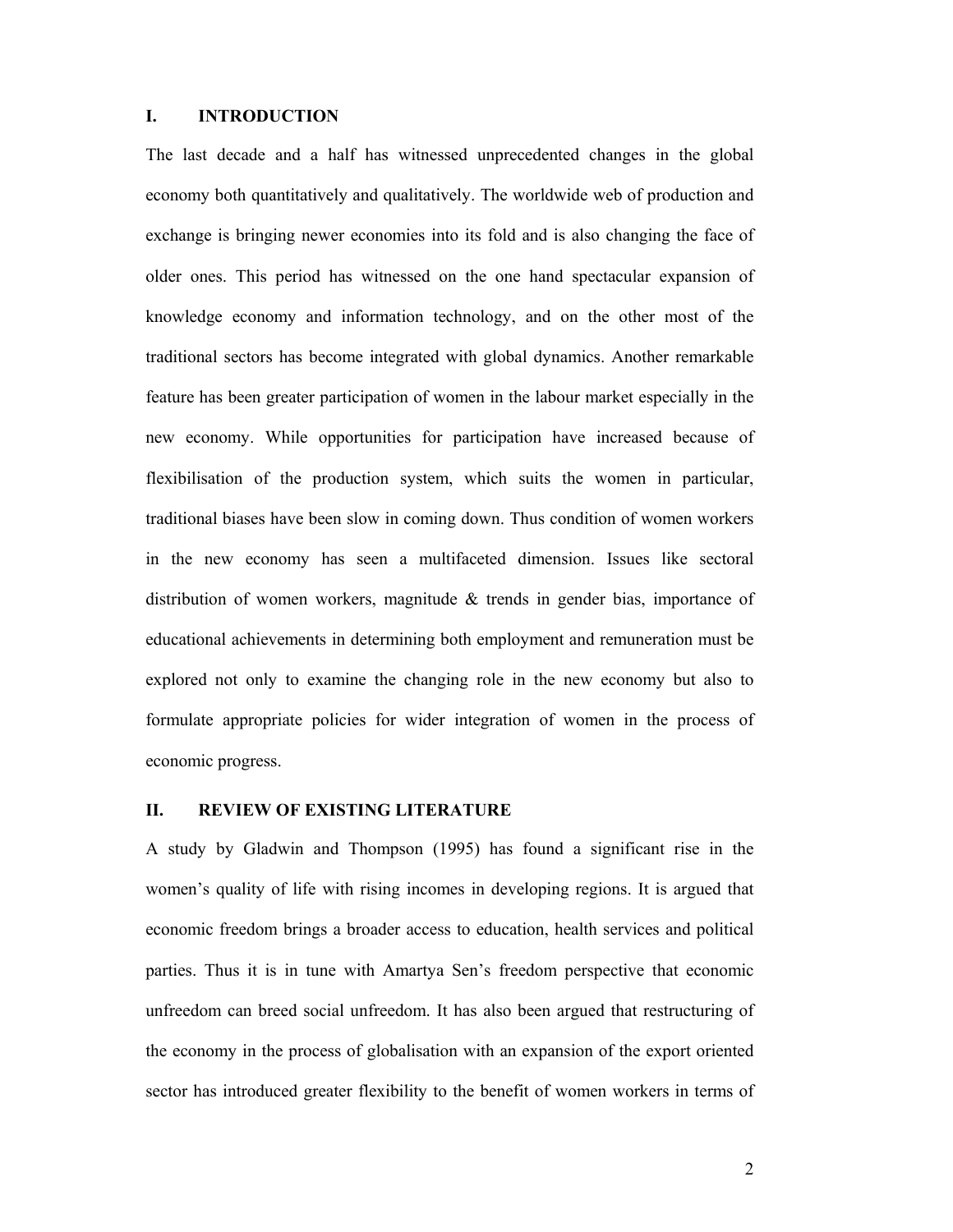absorption of women into paid work and also a shift in the gender differentiated structure of occupations (Standing, 1996). These views have been contradicted by other scholars who argue that in spite of increase in women employment the labour market remain highly segregated (Elson, 1996). It is also believed that globalisation is not increasing the well being for those most in need of promised economic benefits (Stiglitz, 2002). In a study consisting of 40 countries it is found that women are employed in a narrow range of industries while men spread over a wider array of occupations (Anker, 1998). This is identified as a deterrent factor to upward mobility of the women. While horizontal segregation fell in majority of the countries, vertical segregation was found to increase. In India, even in the state of Kerala with very high female literacy, women in large are found to be engaged in the lower stratum of the job hierarchy (Eapen and Kodoth, 2003). In teaching they are engaged mostly in schools particularly nursery schools. In case of Medical profession most of them serve as nurses or health technicians (Eapen, 2004). In other occupations they are mostly engaged as Stenographers or Typists with very poor job prospect. A very large proportion of them are employed as maids, cooks, Launderer, beautician etc. It is argued that only better endowed women who are having sufficient access to resource and adequate education and skill can take the advantage of globalisation. This is leading to increasing inequality in opportunity among women (Jhabvala and Sinha, 2002). Given the debate it is imperative to look into condition of women workers, especially in the emerging sectors to examine whether the so called new economy is offering a better deal to them. This paper attempts to do so by exploring three issues. First, absorption of women in different industries especially in the new economy in India is explored. Second, wages received by them vis-à-vis the male workers has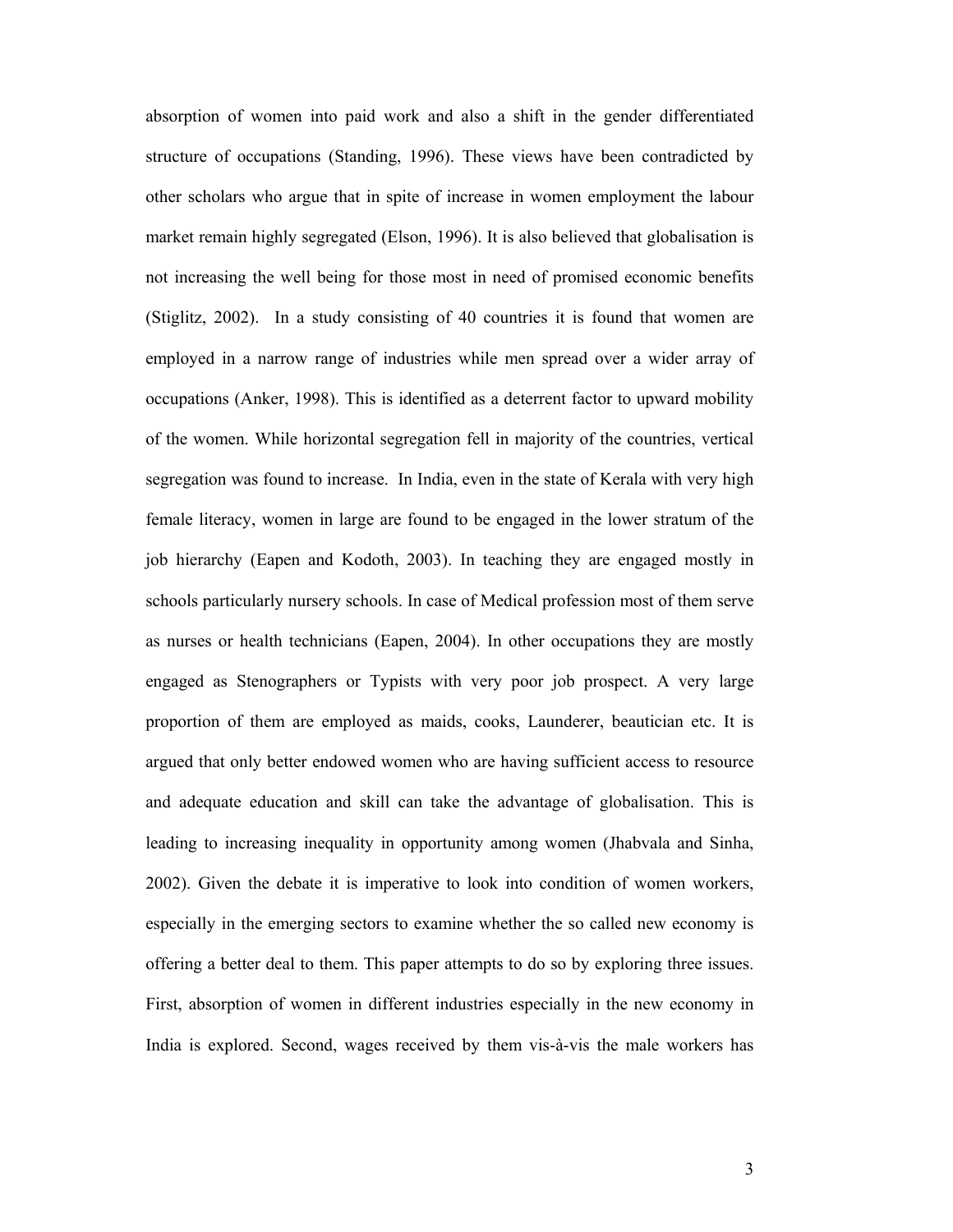been examined. Third, what part of gender differences are due to pure discrimination and what part can be explained by their endowment gaps have been ascertained.

#### Ш. **METHODOLOGY AND DATABASE**

The study is conducted at 2-Digit level NIC (1998) to bring out the changes at a disaggregated level. The New Economy has been identified as those sectors enjoying high employment growth. We have looked into Industrial Segregation, Entry Barrier, Wage Disparity, Endowment Gaps, and Wage Discrimination, for these identified sectors.

The disparity between the two gender-groups regarding Industrial Distribution is measured by the Segregation Index:

SI = 
$$
\frac{D}{(k/2)}
$$
; where  $D = \frac{1}{2} \sum_{i} |p_{i1} - p_{i2}|$ ;

where  $p_{i,l}$  and  $p_{i2}$  are proportions of Group-1 and Group-2 workers respectively in the i<sup>th</sup> industry, assuming that the second group is notionally the disadvantaged group, i.e. females in this case. If there are k industrial groups, then D will vary between 0, indicating perfect similarity between the two groups, to  $(k/2)$  for perfect mismatch between them. Hence, SI will vary between 0 and 1.

The disparity between the two groups may be caused by  $-$  (a) Endowment Gap between the two groups; and (b) Entry Barrier or Job market discrimination wherein group-2 members are prevented entry to certain activities even with similar endowment leading to their being underrepresented in those jobs.

This is done by fitting a Multinomial Logit model to predict industrial activity group of workers based on their endowment level – educational qualification in this case – separately for males and females. Putting parameters of the males on the endowment vector of the females we get Non-discriminatory industrial pattern for the females.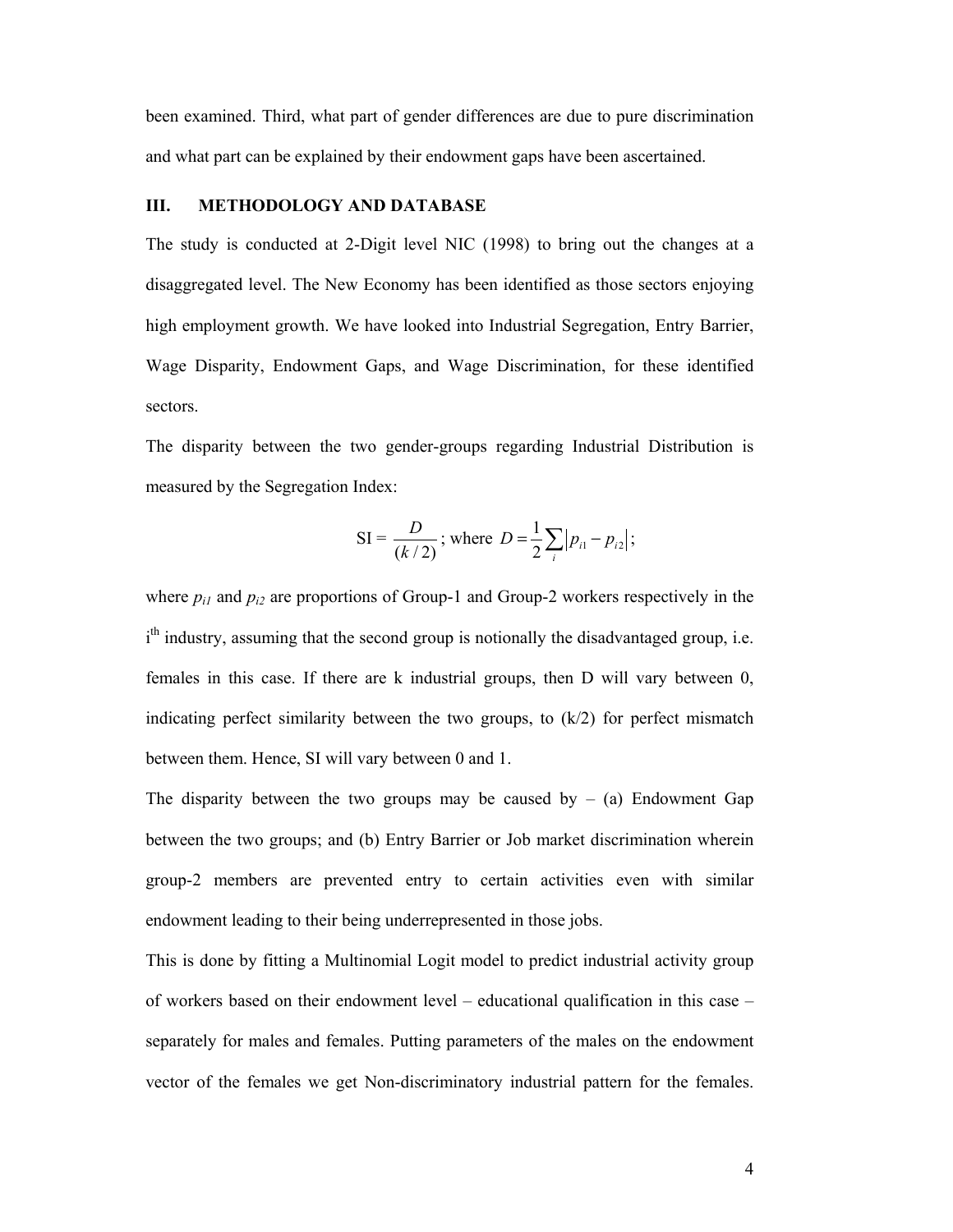Once non-discriminatory proportions are obtained, Actual disparity can be decomposed into [Difference between Actual Male proportions and Nondiscriminatory Female proportions] plus [Difference between Non-discriminatory Female proportions and Actual Female proportions]. In other words, Actual Disparity =  $p_{i1} - p_{i2} = (p_{i1} - p'_{i2}) + (p'_{i2} - p_{i2})$ ,  $p'_{i2}$  is the non-discriminatory proportions of female in the i<sup>th</sup> activity group. The first part is Segregation due to endowment differences and the second is due to Entry Barrier.

Wages have been converted to real wags at constant 1999-00 prices and Wage Earnings per Man-day are used for our study. While actual wages are compared to measure wage disparities, decomposition of wage-gap into that due to endowment and discrimination is done through estimation of wage function. This has followed the basic works of Mincer (1973) where Wage is expressed as function of Endowment level. Wage functions are estimated separately for Females and Males and then decomposition has been done using the Blinder-Oaxaca, Cotton-Neumark, and Brown-Banerjee models [Blinder, 1973; Oaxaca, 1973; Cotton, 1988; Neumark, 1988; Brown et al. 1980; Banerjee and Knight, 1985]. A Non-discriminatory wage rate has been computed and Actual Wage Gap between males and females has been expressed as [Difference between Male Actual Wage and Female Non-discriminatory wage] plus [Difference between Female Non-discriminatory wage and Female Actual Wage]. The first part is Wage gap due to endowment while the second is due to Pure Discrimination against females.

This briefly describes the methodology.

We use NSSO data on Employment and Unemployment from the 50th, 55th and 61st Round surveys of NSSO pertaining to the years 1993-94, 1999-2000, and 2004-05. Let us now explore our findings.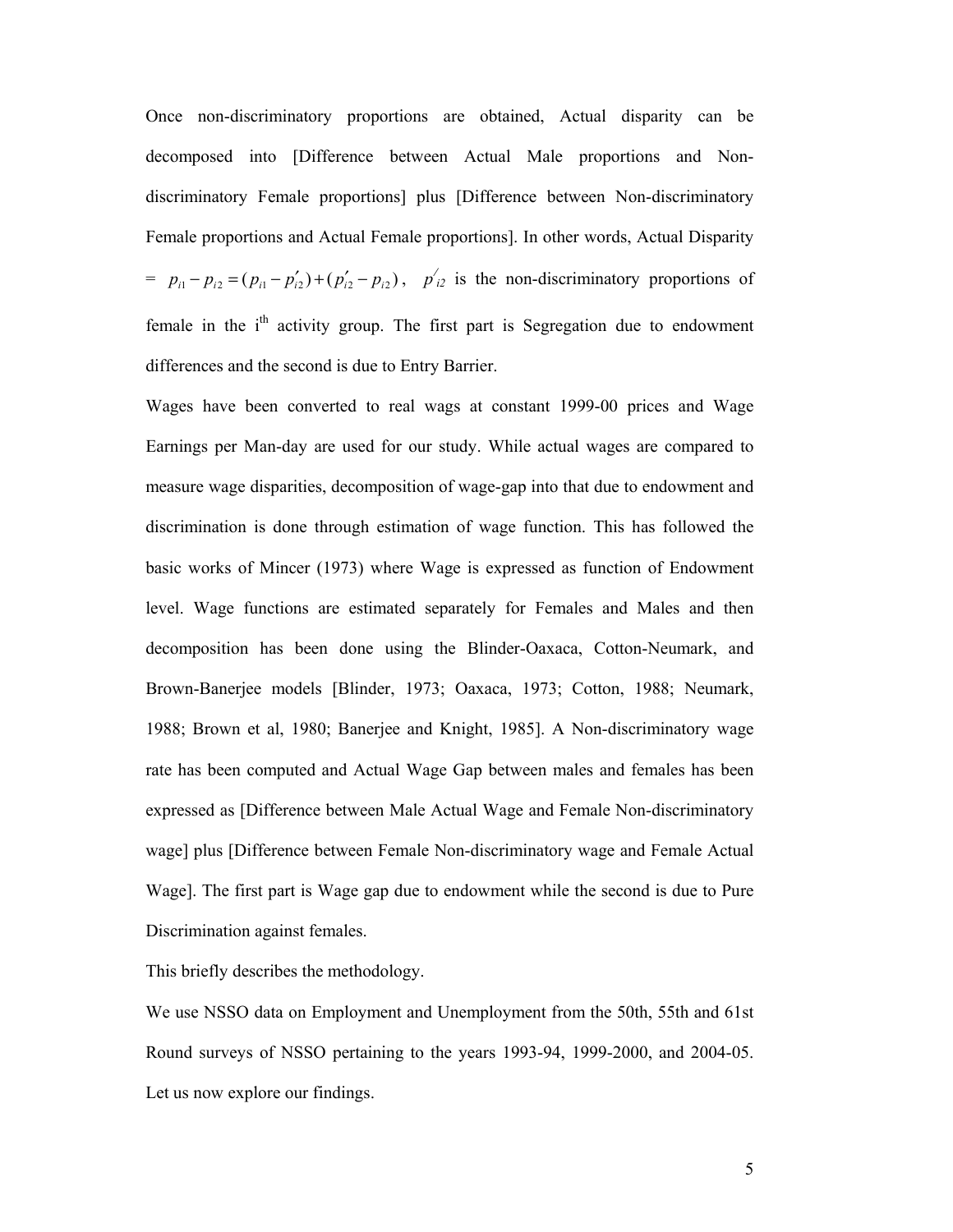#### $IV.$ WORK PARTICIPATION RATE: AN OVERVIEW

Aggregate Labour Force Participation Rate (LFPR) is found to be marginally increasing from 42.4 per cent to 42.5 per cent during the decade (Table 1). This is a result of decline in LFPR during the first period and a recovery in the second period both for men and women. The declining trend is found to be limited to the rural areas while LFPR has substantially increased in the urban areas, especially for men. Thus the immediate effects of globalisation caused some adverse effect on the LFPR, though in the subsequent period consolidation followed. It is argued that with low growth of formal or organised sector employment in the immediately post reform period, workers, particularly the women are encouraged to withdraw from the labour market and take up activities at home which do not fall under system of national accounts (SNA) boundary but which contribute to family well being (Hirway, 2002).

Table 1 Labour Force Participation Rates  $-1993 - 2004$  (%)

| <i>Sector</i> |      | Male |      |      | Female |      | Total |      |      |
|---------------|------|------|------|------|--------|------|-------|------|------|
|               | '993 | '999 | 2004 | '993 | '999   | 2004 | 1993  | 1999 | 2004 |
| Rural         | 56.1 | 54.0 | 55.5 | 33.1 | 30.2   | 32.3 | 44.9  | 42.3 | 43.9 |
| Urban         | 54.3 | 54.2 | 57.0 | 16.5 | 14.7   | 17.8 | 36.3  | 35.3 | 38.2 |
| Aggregate     | 55.5 | 54.1 | 55.7 | 28.3 | 26.0   | 28.7 | 42.4  | 40.4 | 42.5 |

Source: Author's calculations based on NSSO (1995), NSSO (2001), and NSSO (2006).

The overall employment has grown at the rate of 2.1 per cent pa during both the reference periods and hence during the decade as a whole (Table 2). Though the male employment growth rate (2.2 per cent pa) was marginally higher than female employment growth rate (1.9 per cent) during the initial period, the latter has far exceeded the former during the second period (1.7 per cent compared to 3.1 per cent). This has resulted in higher decadal growth rate of female employment compared to that of male employment. Similar phenomenon is observed in case of non-agricultural sector also where decadal growth rate of female employment surpassed that of the males. However, the virtue of such high level of women employment growth is questioned. It is found that self-employment is growing at a faster rate (4.0 per cent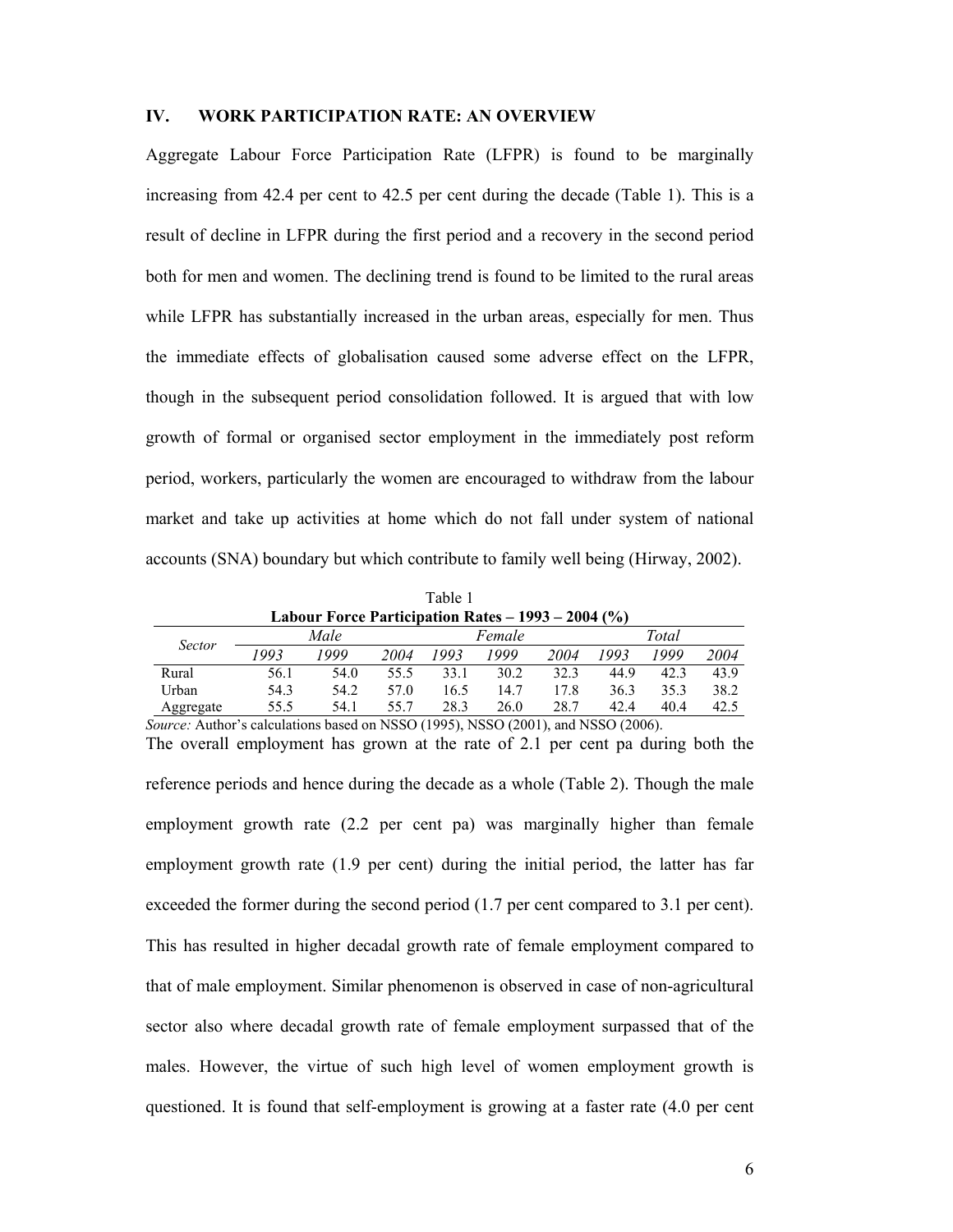pa) than wage employment (3.4 per cent pa). This phenomenon is more pronounced for the women, where the corresponding figures are 4.4 per cent and 3.5 per cent respectively. According to ILO, higher growth of self-employment indicates that vulnerable employment is rising at a faster rate. It is also argued that even for wage employment, in many cases women are employed because they are available at a lower wage rate compared to their male counterparts. They generally get absorbed in the lower rungs of different occupations with very little prospects of upward mobility. Thus not all of the rising women employment is to be seen as a boon, there are elements of distress in it also. We would now focus on women employment in the New Economy in India.

|                                      | Male             | Female  | All Total |
|--------------------------------------|------------------|---------|-----------|
| <b>NIC Activity Groups</b>           | 1993-04          | 1993-04 | 1993-04   |
| Tanning/Dressing/Manuf of Leather Pr | 4.5              | 6.0     | 4.7       |
| Publishing & Printing                | 4.8              | 6.0     | 4.9       |
| Manuf of Non-Metallic Mineral Pr     | 3.7              | 5.9     | 4.2       |
| Manuf of Fabricated Metal Pr         | 5.0              | 3.7     | 4.9       |
| Manuf of Office/ Computing Machinery | 12.9             | 8.1     | 11.9      |
| Manuf of Electrical Machinery        | 5.6              | 8.6     | 5.8       |
| Recycling                            | 15.8             | 0.0     | 18.4      |
| Construction                         | 7.4              | 5.2     | 7.1       |
| Sale/Maintenance of Motor Vehicles   | 7.6              | 20.0    | 7.8       |
| Hotels & Restaurants                 | 5.3              | 8.2     | 5.8       |
| Air Transport                        | 4.8              | 16.6    | 6.3       |
| Post & Telecom                       | 9.9              | 15.1    | 10.4      |
| Insurance and Pension                | 6.6              | 6.2     | 6.5       |
| <b>Real Estate Activities</b>        | 13.9             | 34.1    | 14.6      |
| Renting of Machinery & Equip         | 12.9             | 2.9     | 12.3      |
| <b>Computer Related Activities</b>   | 28.3             | 26.4    | 28.0      |
| Education                            | 4.3              | 7.4     | 5.5       |
| Health & Social Work                 | 4.8              | 7.3     | 5.6       |
|                                      |                  |         |           |
| New Economy Sectors <sup>a</sup>     | 6.3              | 7.0     | 6.4       |
| of which                             |                  |         |           |
| Established Sectors <sup>a</sup>     | 6.1              | 6.7     | 6.2       |
| Emerging Sectors <sup>a</sup>        | 7.4              | 10.0    | 7.6       |
| All Non-Agricultural Sectors         | $\overline{3.6}$ | 4.0     | 3.7       |
| All Sectors                          | 2.0              | 2.5     | 2.1       |

Table 2 Growth of Employment in India – 1993-2004 by NIC Activity Groups (% pa)

Source: Author's calculations based on NSSO (1995), NSSO (2001), & NSSO (2006). *Note:* a – New Economy, Established and Emerging Sectors are as defined in text.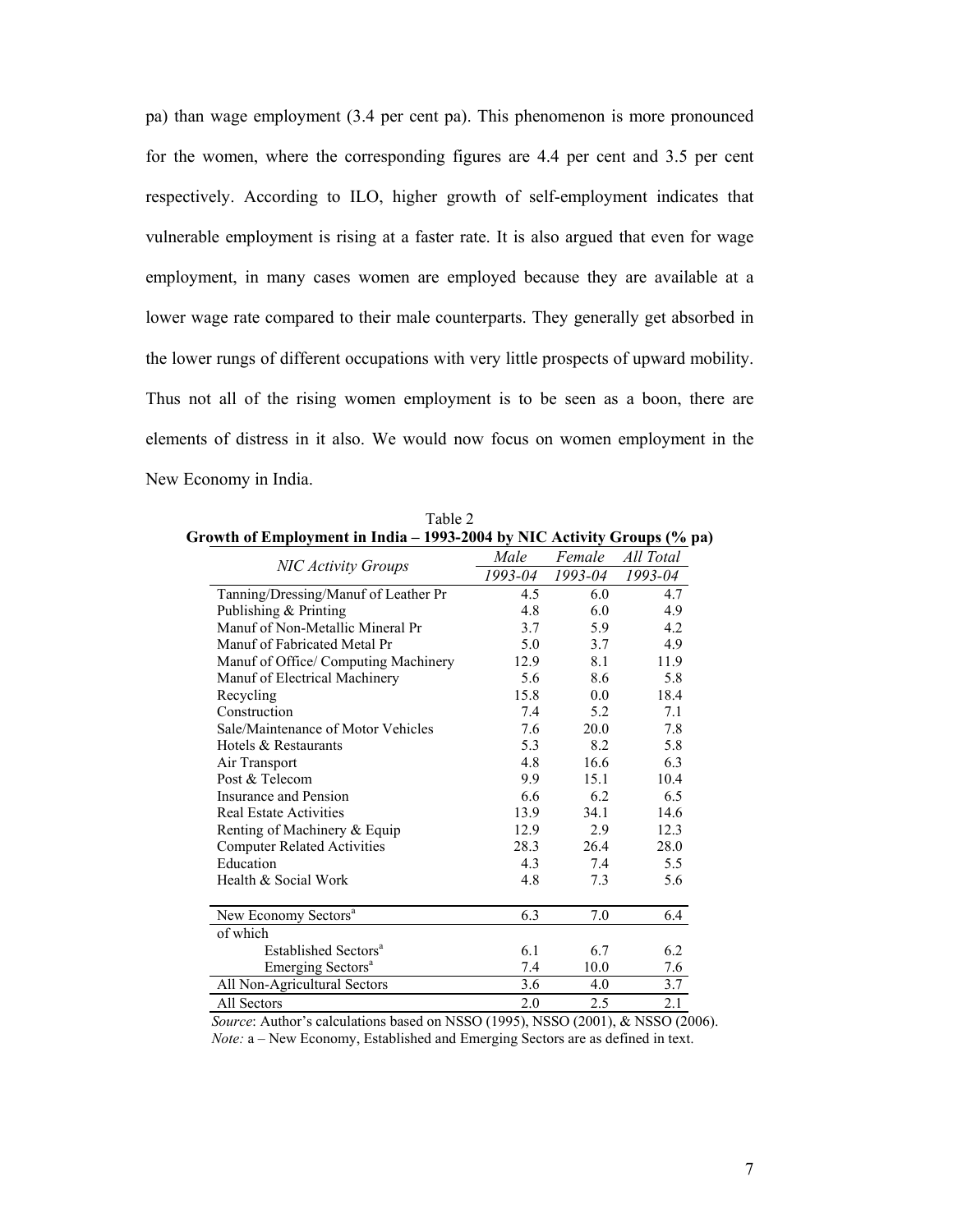| are a strong of Employment in Field Economy Sectors | Share in Total Non-Agro |                |       | Growth in Employment |           |         |  |  |
|-----------------------------------------------------|-------------------------|----------------|-------|----------------------|-----------|---------|--|--|
| <b>NIC Activity Groups</b>                          |                         | Employment (%) |       |                      | $(\%$ pa) |         |  |  |
|                                                     | 1993                    | 1999           | 2004  | 1993-99              | 1999-04   | 1993-04 |  |  |
| Tanning/Dressing/Manuf of Leather Pr                | 0.6                     | 0.6            | 0.6   | 4.5                  | 4.9       | 4.7     |  |  |
| Publishing & Printing                               | 0.4                     | 0.5            | 0.5   | 7.1                  | 2.3       | 4.9     |  |  |
| Manuf of Non-Metallic Mineral Pr                    | 2.1                     | 2.2            | 2.3   | 3.4                  | 5.3       | 4.2     |  |  |
| Manuf of Fabricated Metal Pr                        | 1.2                     | 1.5            | 1.3   | 7.7                  | 1.8       | 4.9     |  |  |
| Manuf of Office/ Computing Machinery                | 0.0                     | 0.0            | 0.0   | 8.9                  | 15.6      | 11.9    |  |  |
| Manuf of Electrical Machinery                       | 0.3                     | 0.6            | 0.4   | 15.2                 | $-4.4$    | 5.8     |  |  |
| Recycling                                           | 0.0                     | 0.0            | 0.0   | 8.1                  | 32.2      | 18.4    |  |  |
| Construction                                        | 9.3                     | 10.8           | 13.3  | 5.8                  | 8.7       | 7.1     |  |  |
| Sale/Maintenance of Motor Vehicles                  | 0.8                     | 1.3            | 1.3   | 10.7                 | 4.5       | 7.8     |  |  |
| Hotels & Restaurants                                | 2.4                     | 2.9            | 3.0   | 6.3                  | 5.2       | 5.8     |  |  |
| Air Transport                                       | 0.0                     | 0.1            | 0.1   | 3.8                  | 9.4       | 6.3     |  |  |
| Post & Telecom                                      | 0.5                     | 0.8            | 1.0   | 12.3                 | 8.2       | 10.4    |  |  |
| Insurance and Pension                               | 0.2                     | 0.2            | 0.3   | $-0.1$               | 15.1      | 6.5     |  |  |
| <b>Real Estate Activities</b>                       | 0.1                     | 0.1            | 0.2   | 6.4                  | 25.2      | 14.6    |  |  |
| Renting of Machinery & Equip                        | 0.1                     | 0.2            | 0.3   | 13.0                 | 11.5      | 12.3    |  |  |
| <b>Computer Related Activities</b>                  | 0.0                     | 0.2            | 0.4   | 33.1                 | 22.0      | 28.0    |  |  |
| Education                                           | 4.8                     | 5.4            | 5.8   | 5.1                  | 5.9       | 5.5     |  |  |
| Health & Social Work                                | 1.5                     | 1.8            | 1.8   | 6.5                  | 4.5       | 5.6     |  |  |
|                                                     |                         |                |       |                      |           |         |  |  |
| New Economy Sectors <sup>a</sup>                    | 24.5                    | 29.2           | 32.7  | 6.2                  | 5.6       | 6.4     |  |  |
| of which                                            |                         |                |       |                      |           |         |  |  |
| Established Sectors <sup>a</sup>                    | 20.1                    | 23.1           | 26.3  | 5.5                  | 5.8       | 6.2     |  |  |
| Emerging Sectors <sup>a</sup>                       | 4.3                     | 6.1            | 6.5   | 9.2                  | 4.7       | 7.6     |  |  |
| <b>Total Non-Agricultural Employment</b>            | 100.0                   | 100.0          | 100.0 | 3.1                  | 3.6       | 3.7     |  |  |

Table 3 Share & Growth of Employment in New Economy Sectors - 1993-2004

Source: Author's calculations based on NSSO (1995), NSSO (2001), & NSSO (2006). Note: a – New Economy, Established and Emerging Sectors are as defined in text.

#### $V_{\star}$ **IDENTIFICATION OF THE NEW ECONOMY**

The NIC groups are considered at two-digit level to identify the New Economy. It comprises of those sectors enjoying highest growth rates especially in the recent times (Table 3). It is found that Manufacture of Office Accounting & Computing Machinery; Manufacture of Non-Metallic Mineral Products; Tanning & dressing of Leather; Publishing, Printing & Reproduction of Recorded Media are enjoying highest growth rate of employment for both the quinquenna and hence also for the decade. Other sectors enjoying high employment growth rates are Manufacture of Electrical Machinery & Apparatus; Manufacture of Fabricated Metal Products except Machinery & Equipment; Computer & Related Activities; Real Estate Activities; Renting of Machinery & Equipment Without Operator & of Personal & Household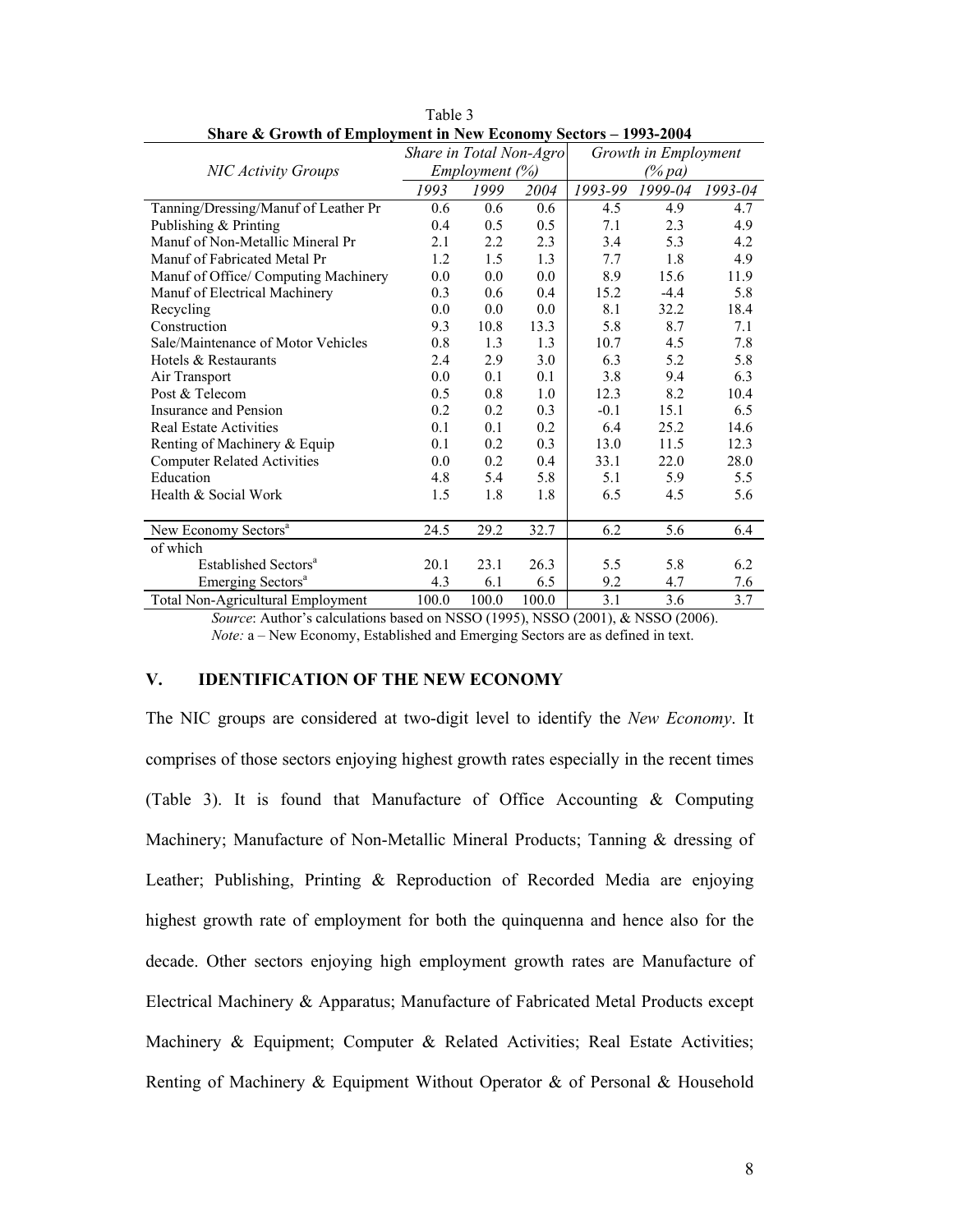Goods; Post & Telecommunications; Sale, Maintenance & Repair of Motor Vehicles & Motorcycles; Construction; Insurance & Pension Funding (except Compulsory Social Security); Air Transport; Hotels & Restaurants; Health & Social Work; Education; and Recycling.

Out of these forerunning sectors those that are also enjoying comparatively higher share in total employment are Construction, Education, Hotel & Restaurant, Health, and Manufacture of Non-metallic Mineral Products (Table 3 again).

| Women Employment in India - 1993-2004 by NIC Activity Groups |         |                   |                   |      |                |      |
|--------------------------------------------------------------|---------|-------------------|-------------------|------|----------------|------|
|                                                              |         | Women             | Share of Women in |      |                |      |
| <b>NIC Activity Groups</b>                                   |         | Employment ('000) |                   |      | Employment (%) |      |
|                                                              | 1993    | 1999              | 2004              | 1993 | 1999           | 2004 |
| Tanning/Dressing/Manuf of Leather Pr                         | 88.8    | 80.0              | 168.4             | 13.7 | 9.5            | 15.7 |
| Publishing & Printing                                        | 49.6    | 57.5              | 94.7              | 10.5 | 8.0            | 11.8 |
| Manuf of Non-Metallic Mineral Pr                             | 522.7   | 736.6             | 984.8             | 21.8 | 25.2           | 26.0 |
| Manuf of Fabricated Metal Pr                                 | 68.1    | 120.6             | 102.1             | 5.3  | 6.0            | 4.6  |
| Manuf of Office/ Computing Machinery                         | 5.8     | 5.8               | 13.7              | 24.3 | 14.5           | 16.6 |
| Manuf of Electrical Machinery                                | 22.3    | 88.9              | 55.5              | 6.6  | 11.3           | 8.8  |
| Recycling                                                    | 0.0     | 2.2               | 15.7              | 0.0  | 12.5           | 22.2 |
| Construction                                                 | 1368.9  | 1575.9            | 2390.7            | 13.1 | 10.8           | 10.8 |
| Sale/Maintenance of Motor Vehicles                           | 7.8     | 18.7              | 57.8              | 0.8  | 1.1            | 2.7  |
| Hotels & Restaurants                                         | 415.9   | 712.1             | 989.0             | 15.3 | 18.1           | 19.5 |
| Air Transport                                                | 4.2     | 31.1              | 22.5              | 7.5  | 44.8           | 20.7 |
| Post & Telecom                                               | 47.9    | 118.4             | 224.3             | 8.7  | 10.7           | 13.7 |
| Insurance and Pension                                        | 36.4    | 28.7              | 70.4              | 15.3 | 12.1           | 14.8 |
| <b>Real Estate Activities</b>                                | 1.3     | 3.5               | 33.1              | 1.4  | 2.6            | 8.0  |
| Renting of Machinery & Equip                                 | 10.5    | 4.9               | 14.3              | 8.5  | 1.9            | 3.2  |
| <b>Computer Related Activities</b>                           | 9.8     | 41.5              | 129.0             | 20.9 | 15.9           | 18.2 |
| Education                                                    | 1834.9  | 2685.3            | 4028.8            | 34.1 | 37.0           | 41.7 |
| Health & Social Work                                         | 499.8   | 865.4             | 1082.2            | 29.9 | 35.4           | 35.5 |
|                                                              |         |                   |                   |      |                |      |
| New Economy Sectors <sup>a</sup>                             | 4994.8  | 7177.0            | 10477.0           | 18.2 | 18.2           | 19.2 |
| of which                                                     |         |                   |                   |      |                |      |
| Established Sectors <sup>a</sup>                             | 4642.3  | 6575.4            | 9475.5            | 20.6 | 21.1           | 21.7 |
| Emerging Sectors <sup>a</sup>                                | 352.6   | 601.7             | 1001.4            | 7.3  | 7.3            | 9.3  |
| Total Non-Agricultural Employment                            | 21993.8 | 25325.9           | 33703.5           | 19.6 | 18.8           | 20.2 |
| <b>Total Employment</b>                                      | 88692.7 | 99284.94          | 115630.8          | 29.6 | 29.2           | 30.6 |
|                                                              |         |                   |                   |      |                |      |

| Table 4                                                    |  |
|------------------------------------------------------------|--|
| omen Employment in India - 1993-2004 by NIC Activity Group |  |

Source: Author's calculations based on NSSO (1995), NSSO (2001), & NSSO (2006). Note: a - New Economy, Established and Emerging Sectors are as defined in text.

Thus, we can categorise these industries into two groups. First, the sectors with high share in total employment and high growth rate in recent times can be termed as the Established Sectors. These include Construction, Education, Hotel & Restaurant, Health, and Manufacture of Non-Metallic Mineral Products. Within these sectors,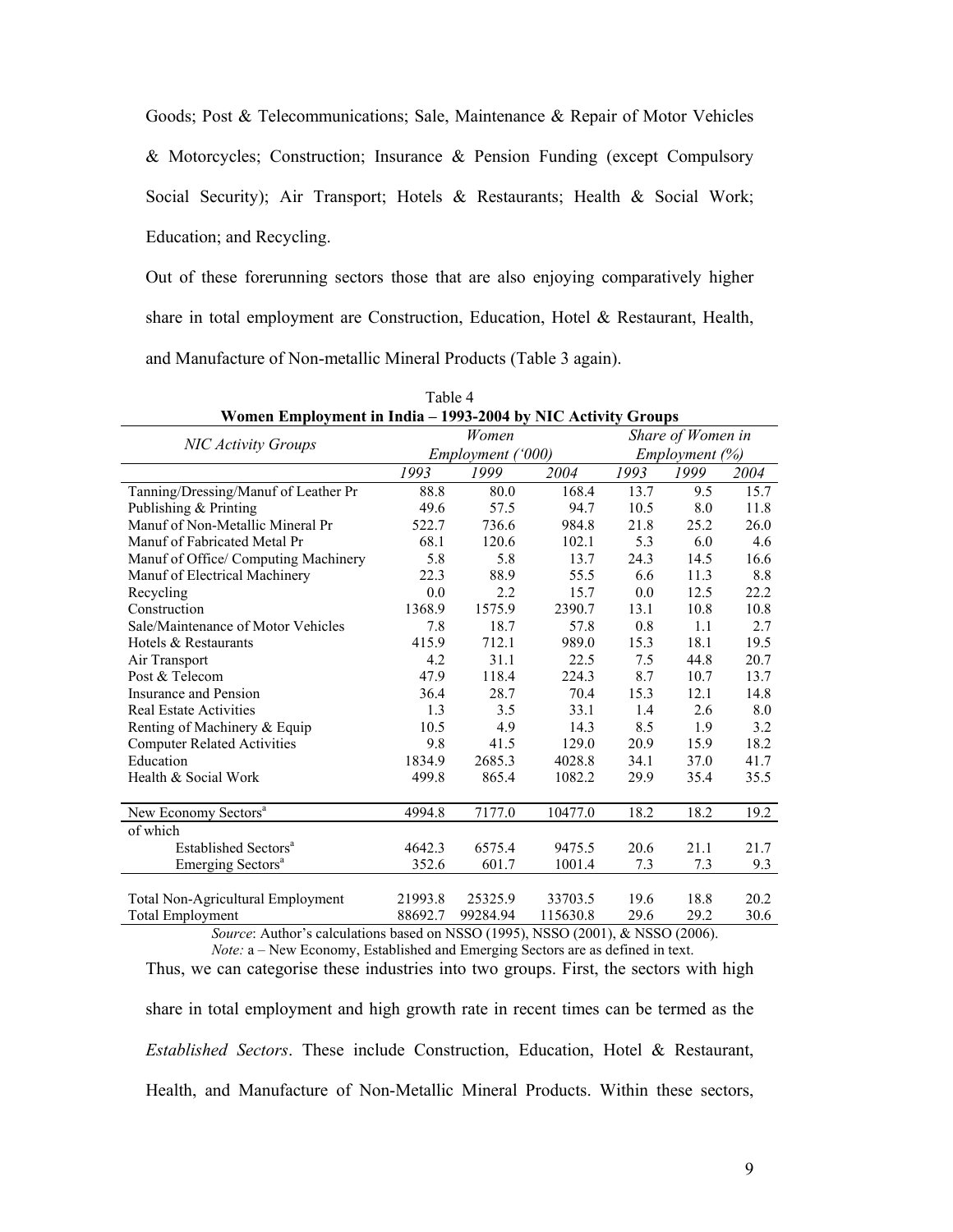women are doing well in Education, Health, and Manufacture of Non-Metallic Mineral Products. Here the growth rate of women employment is higher compared to male, leading to their rising share (Table  $2 \&$  Table 4). The shares of women in these sectors are also higher compared to other sectors. Thus, among Established sector, women are lagging behind in Construction and Hotel & Restaurant activities.

On the other hand, sectors with high employment growth rate recently but not substantial share in aggregate employment may be termed as *Emerging Sectors*. They include Tanning of Leather, Publishing  $\&$  Printing, Manufacture of Fabricated Metal Products, Manufacture of Office Accounting Machinery, Manufacture of Electrical Machinery, Recycling, Sale & Repair of Motor Vehicle, Air Transport, Post & Telecom, Insurance & Pension, Real Estate Activities, Renting of Machinery, and Computer-related activities. In all these sectors except Manufacture of Fabricated Metal Products and Renting of Machinery, women are doing well in terms of relatively higher employment growth and hence rising share in employment (Table 2)  $&$  Table 4).

| Female-Male Ratio in Labour Force & Employment – 1993 - 2004 |      |      |      |
|--------------------------------------------------------------|------|------|------|
| Females per 1000 Males in                                    | 1993 | 1999 | 2004 |
| Labour Force                                                 | 474  | 455  | 500  |
| Employment – Total                                           | 477  | 458  | 499  |
| Employment – Non-Agricultural                                | 244  | 231  | 254  |
| Employment - New Economy                                     | 223  | 223  | 238  |
| Employment - Established Sectors                             | 259  | 268  | 2.77 |
| Employment – Emerging Sectors                                | 79   | 79   | 102  |
| Source: Author's calculations based on NSSO (1995),          |      |      |      |

Table 5

NSSO (2001), and NSSO (2006).

#### VI. **GENDER DISPARITIES IN ACCESS TO LABOUR MARKET**

#### **Differences in Employment Proportions** 1.

Though women are surging ahead in most of the new economy sectors, both established  $\&$  emerging, their shares in employment still lags far behind that of males. This is manifested by high Segregation Index (SI) between males & females, though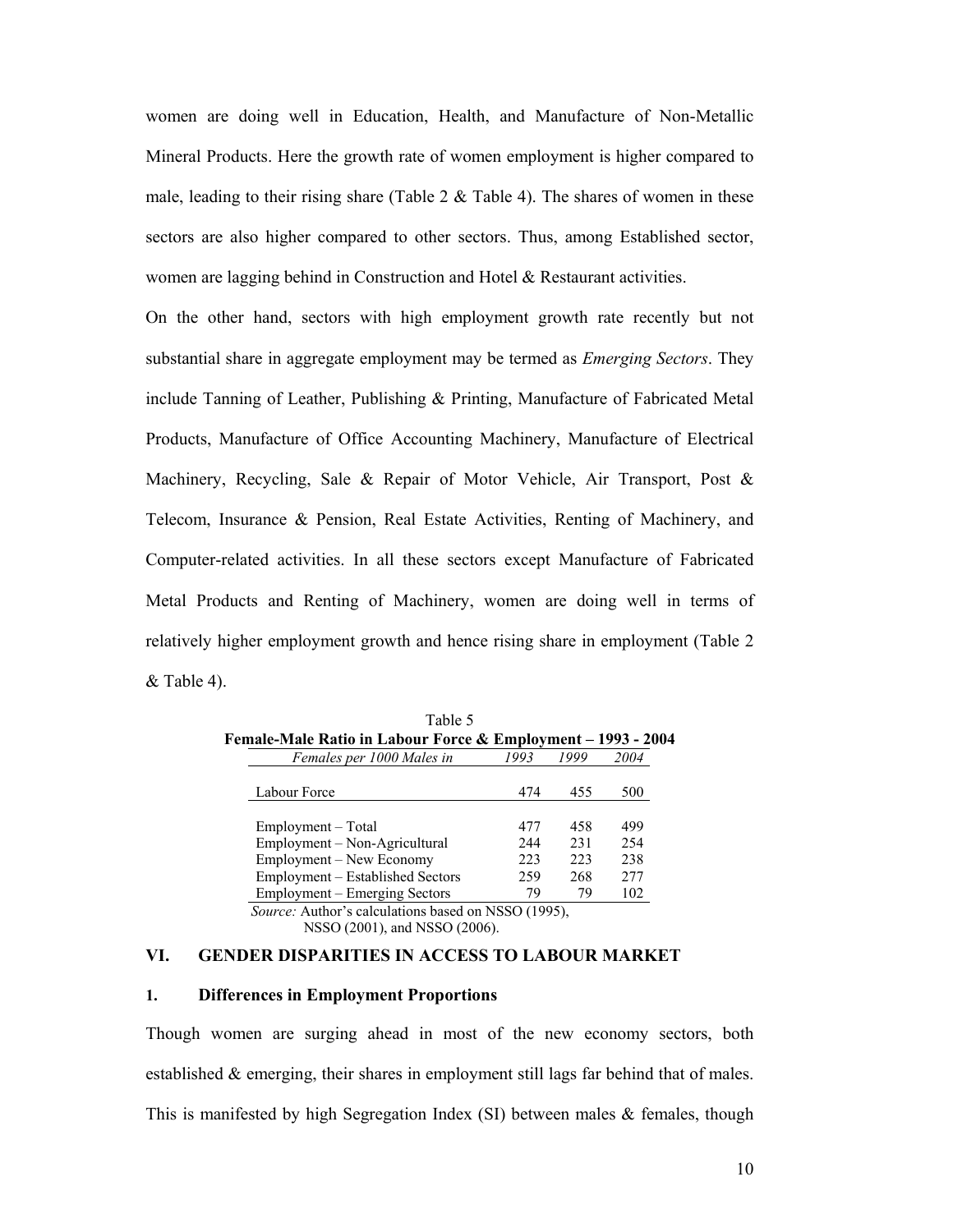its value is declining over time. SI is lower in magnitude for the Established sectors where women have traditionally been accepted compared to emerging sectors where women's entry is a relatively newer phenomenon.

There is no doubt that a part of this difference is due to lower work participation of the women. It is observed that Female-Male ratio in overall employment is almost the same as that in the labour force (Table 5). This indicates that once the women participate in the labour market there is not much difference between males  $\&$  females in getting jobs in an overall sense. However, F-M ratio in the Non-agricultural employment is much lower than their ratio in labour force. Thus majority of the women seeking jobs are engaged in the agricultural sector. In the non-agricultural sector their absorption rate is lagging far behind the males indicating substantial disparity in the labour market.

| Components of Disparity in Proportions of Workers across Gender |                                             |                       |      |      |                      |      |  |  |  |  |  |  |
|-----------------------------------------------------------------|---------------------------------------------|-----------------------|------|------|----------------------|------|--|--|--|--|--|--|
|                                                                 | Components of Actual Gap in Proportions (%) |                       |      |      |                      |      |  |  |  |  |  |  |
| <b>NIC Activity Groups</b>                                      |                                             | <b>Endowment Diff</b> |      |      | <b>Entry Barrier</b> |      |  |  |  |  |  |  |
|                                                                 | 1993                                        | 1999                  | 2004 | 1993 | 1999                 | 2004 |  |  |  |  |  |  |
| <b>Leather Pr</b>                                               | 80.8                                        | 73.4                  | 82.5 | 19.2 | 26.6                 | 17.5 |  |  |  |  |  |  |
| <b>Publishing &amp; Printing</b>                                | 89.5                                        | 85.0                  | 89.3 | 10.5 | 15.0                 | 10.7 |  |  |  |  |  |  |
| <b>Non-Metallic Mineral Pr</b>                                  | 94.0                                        | ALL                   | ALL  | 6.0  | NIL                  | NIL  |  |  |  |  |  |  |
| <b>Fabricated Metal Pr</b>                                      | 70.3                                        | 68.1                  | 63.5 | 29.7 | 31.9                 | 36.5 |  |  |  |  |  |  |
| <b>Office/ Computing Machinery</b>                              | ALL                                         | ALL                   | 86.2 | NIL  | NIL                  | 13.8 |  |  |  |  |  |  |
| <b>Electrical Machinery</b>                                     | 83.6                                        | 89.1                  | 79.3 | 16.4 | 10.9                 | 20.7 |  |  |  |  |  |  |
| Recycling                                                       | 51.3                                        | 70.8                  | 75.4 | 48.7 | 29.2                 | 24.6 |  |  |  |  |  |  |
| <b>Construction</b>                                             | 74.0                                        | 66.5                  | 66.1 | 26.0 | 33.5                 | 33.9 |  |  |  |  |  |  |
| <b>Sale/Maint of Motor Vehicles</b>                             | 71.0                                        | 68.1                  | 68.4 | 29.0 | 31.9                 | 31.6 |  |  |  |  |  |  |
| <b>Hotels &amp; Restaurants</b>                                 | 85.8                                        | 94.2                  | 95.2 | 14.2 | 5.8                  | 4.8  |  |  |  |  |  |  |
| <b>Air Transport</b>                                            | 87.4                                        | ALL                   | ALL  | 12.6 | NIL                  | NIL  |  |  |  |  |  |  |
| Post & Telecom                                                  | 93.2                                        | 95.1                  | 95.9 | 6.8  | 4.9                  | 4.1  |  |  |  |  |  |  |
| <b>Insurance and Pension</b>                                    | ALL                                         | 96.8                  | 94.6 | NIL  | 3.2                  | 5.4  |  |  |  |  |  |  |
| <b>Real Estate Activities</b>                                   | 76.1                                        | 75.4                  | 79.0 | 23.9 | 24.6                 | 21.0 |  |  |  |  |  |  |
| <b>Renting of Machinery &amp; Equip</b>                         | 89.9                                        | 69.3                  | 67.9 | 10.1 | 30.7                 | 32.1 |  |  |  |  |  |  |
| <b>Computer Related Activities</b>                              | ALL                                         | ALL                   | ALL  | NIL  | NIL                  | NIL  |  |  |  |  |  |  |
| <b>Education</b>                                                | ALL                                         | ALL                   | ALL  | NIL  | NIL                  | NIL  |  |  |  |  |  |  |
| <b>Health &amp; Social Work</b>                                 | ALL                                         | ALL                   | ALL  | NIL  | NIL                  | NIL  |  |  |  |  |  |  |
|                                                                 |                                             |                       |      |      |                      |      |  |  |  |  |  |  |
| Segregation Index - New Econ <sup>a</sup>                       | 91.4                                        | 95.6                  | 91.1 | 9.4  | 4.6                  | 9.8  |  |  |  |  |  |  |
| Segregation Index - All NonAgro Sec <sup>b</sup>                | 92.6                                        | 92.5                  | 91.9 | 7.4  | 7.5                  | 8.1  |  |  |  |  |  |  |

Table 6<br>Components of Disparity in Proportions of Workers causes Cander

Source: Author's calculations based on NSSO (1995), NSSO (2001), & NSSO (2006).

*Note:*  $a$  - New Economy Sectors are as defined in text.  $b - All Non-Agricultural Sectors$ . Decomposition of Actual Gap into Endowment Gap and Entry Barrier are as defined in text.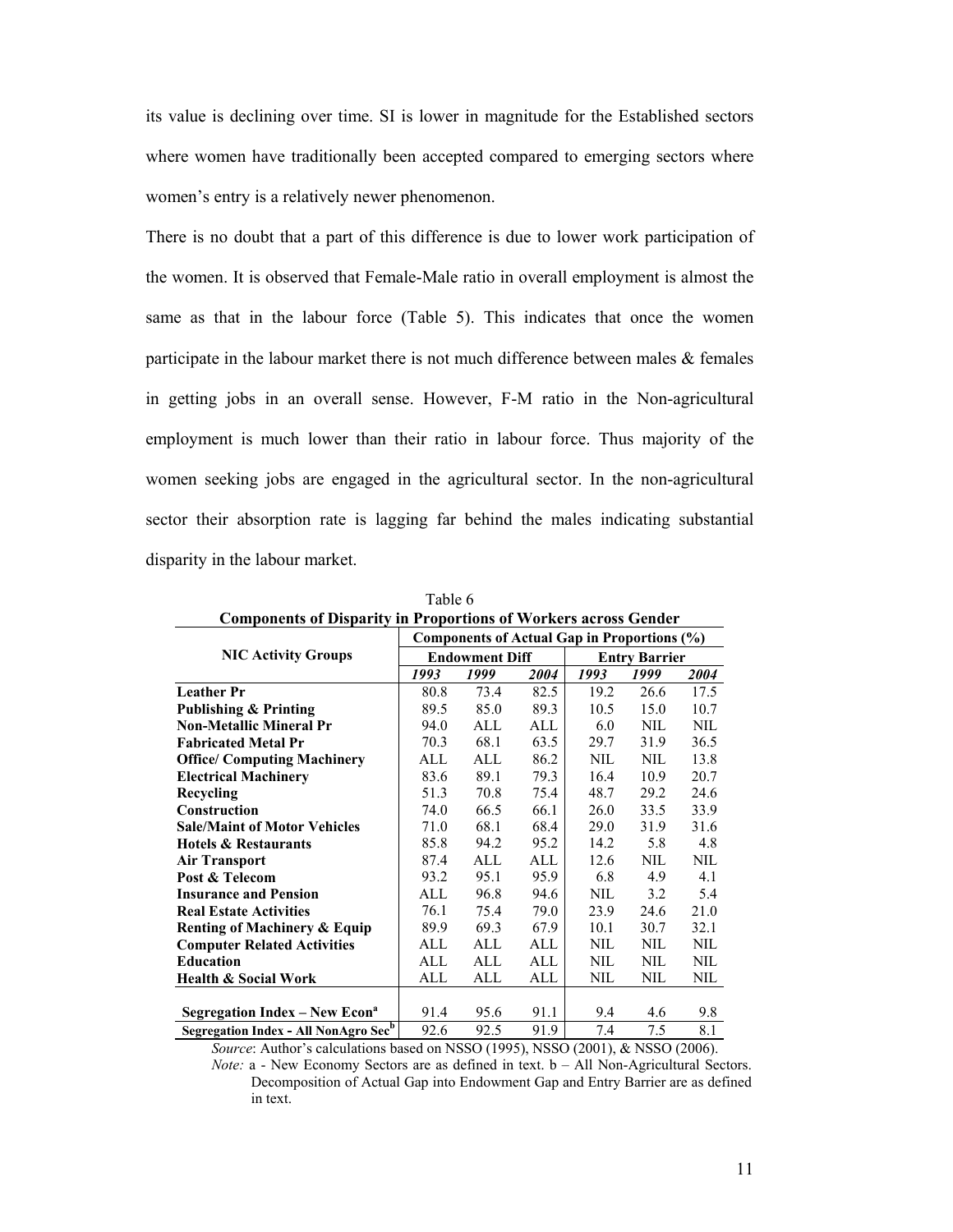#### $2<sup>1</sup>$ **Entry Barrier**

We intend to inquire whether this high SI is due to Discrimination against women in labour market creating Entry Barriers or simply because of the differences in endowment between the females and the males (as the females seldom get the opportunity to acquire adequate skill vis-à-vis their male counterpart). It is observed that a major part of segregation is due to the endowment factor for most of the activity groups. But Entry Barrier is also substantial even in this new era (Table 6).

In the established sectors where women have been doing well EB is absent for all the periods indicating that women are acceptable in these sectors, especially in Health and Education where personal care is an important attribute. Among the emerging sectors, EB is absent in sectors like Computer-related activities and Air transport, which require soft skills. EB is low in Post & Telecom, Hotel & Restaurant, and Pension & Insurance sectors and is decreasing in sectors like Tanning, Recycling, and Real Estate. EB is high and rising in recent periods in Manufacture of Fabricated Metal Product, Construction, and Renting, while it is rising in Manufacture of Office Accounting Machinery & Electrical Equipment. These are the areas of concern.

It appears that in sectors with soft skill requirements and where inter-personal interface is necessary entry barrier for women cease to exist. On the other hand, in sectors undergoing mechanisation and requiring use of heavy equipment, men are getting an advantage over women. It may therefore be inferred that more and more women are being absorbed in the labour market in recent times at least in the sectors belonging to the new economy. The sectors are therefore expanding job opportunities for the women. However quality of many of these jobs have been questioned and needs further investigations.

12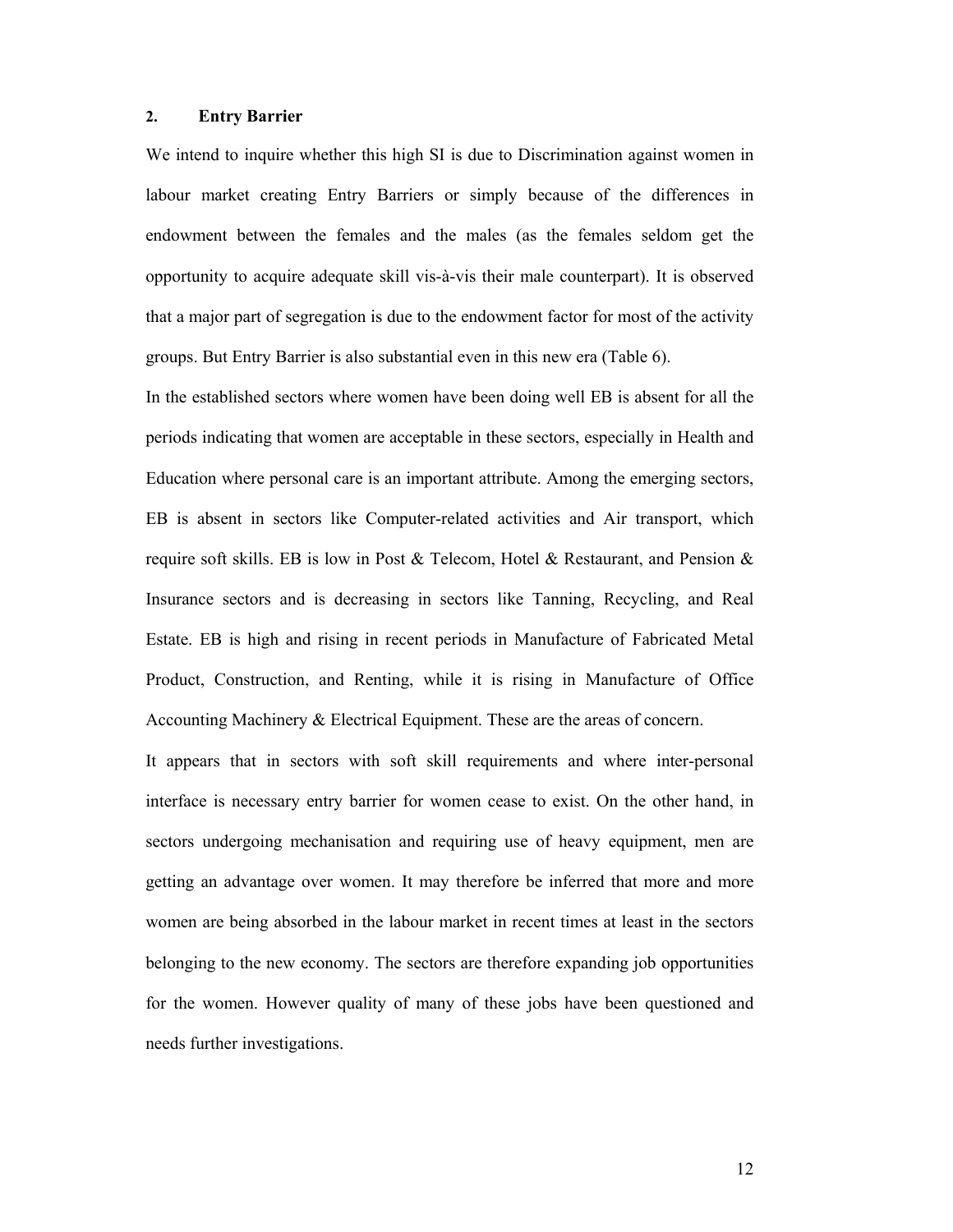#### VII. **HOW GOOD IS WOMEN EMPLOYMENT?**

It is often witnessed that women are discriminated against not only in terms of access to labour market but also while wage-setting. Even in those sectors where Entry Barrier is absent, substantial wage discrimination is evident. In this section we briefly describe the wage disparities among genders and decompose it into a part due to endowment gap and another due to discrimination.

| Average Wages in New Sector Economy Sectors (Rs per manday at const 1999 prices) |      |        |      |      |      |      |       |                   |       |  |
|----------------------------------------------------------------------------------|------|--------|------|------|------|------|-------|-------------------|-------|--|
|                                                                                  |      | Female |      |      | Male |      |       | Female-Male Ratio |       |  |
| <b>NIC Activity Groups</b>                                                       | 1993 | 1999   | 2004 | 1993 | 1999 | 2004 | 1993  | 1999              | 2004  |  |
| Leather Pr                                                                       | 28   | 45     | 38   | 58   | 78   | 73   | 48.3  | 57.7              | 52.1  |  |
| Publishing & Printing                                                            | 79   | 166    | 89   | 73   | 103  | 110  | 108.2 | 161.2             | 80.9  |  |
| Non-Metallic Mineral Pr                                                          | 26   | 45     | 35   | 61   | 70   | 67   | 42.6  | 64.3              | 52.2  |  |
| <b>Fabricated Metal Pr</b>                                                       | 57   | 66     | 96   | 68   | 92   | 77   | 83.8  | 71.7              | 124.7 |  |
| Office/ Computing Machinery                                                      | 155  | 183    | 208  | 191  | 237  | 244  | 81.2  | 77.2              | 85.2  |  |
| <b>Electrical Machinery</b>                                                      | 84   | 64     | 56   | 113  | 152  | 97   | 74.3  | 42.1              | 57.7  |  |
| Recycling                                                                        | na   | na     | 41   | 99   | 43   | 49   | na    | na                | 83.7  |  |
| Construction                                                                     | 29   | 48     | 44   | 50   | 68   | 63   | 58.0  | 70.6              | 69.8  |  |
| Sale/Maint of Motor Vehicles                                                     | 164  | 53     | 82   | 44   | 55   | 61   | 372.7 | 96.4              | 134.4 |  |
| Hotels & Restaurants                                                             | 37   | 75     | 68   | 53   | 79   | 76   | 69.8  | 94.9              | 89.5  |  |
| Air Transport                                                                    | 151  | 246    | 485  | 173  | 297  | 435  | 87.3  | 82.8              | 111.5 |  |
| Post & Telecom                                                                   | 120  | 157    | 148  | 114  | 159  | 183  | 105.3 | 98.7              | 80.9  |  |
| Insurance and Pension                                                            | 153  | 215    | 293  | 181  | 244  | 503  | 84.5  | 88.1              | 58.3  |  |
| <b>Real Estate Activities</b>                                                    |      | 116    | 43   | 112  | 135  | 70   | 0.0   | 85.9              | 61.4  |  |
| Renting of Machinery & Equip                                                     | 70   | 46     | 138  | 50   | 51   | 63   | 140.0 | 90.2              | 219.0 |  |
| <b>Computer Related Activities</b>                                               | 95   | 192    | 309  | 122  | 216  | 305  | 77.9  | 88.9              | 101.3 |  |
| Education                                                                        | 97   | 142    | 129  | 137  | 198  | 198  | 70.8  | 71.7              | 65.2  |  |
| Health & Social Work                                                             | 101  | 128    | 129  | 132  | 192  | 165  | 76.5  | 66.7              | 78.2  |  |
|                                                                                  |      |        |      |      |      |      |       |                   |       |  |
| New Economy Sectors <sup>a</sup>                                                 | 74   | 110    | 103  | 81   | 109  | 106  | 91.4  | 100.9             | 97.2  |  |
|                                                                                  |      |        |      |      |      |      |       |                   |       |  |
| Established Sectors <sup>a</sup>                                                 | 73   | 108    | 98   | 80   | 108  | 99   | 91.3  | 100.0             | 99.0  |  |
| Emerging Sectors <sup>a</sup>                                                    | 90   | 131    | 154  | 85   | 112  | 131  | 105.9 | 117.0             | 117.6 |  |
| All Non-Agricultural Sectors                                                     | 56   | 88     | 82   | 89   | 121  | 117  | 62.9  | 72.7              | 70.1  |  |

Table 7

Source: Author's calculations based on NSSO (1995), NSSO (2001), & NSSO (2006). Note: a - New Economy, Established and Emerging Sectors are as defined in text.

#### $1.$ **Wage Disparity**

Real wage rates showed a rising trend in the first quinquenna and a marginal declining trend in the second, though rising over the decade (Table 7). The average daily wage for men has increased from Rs 89 to Rs 117 over the decade. The corresponding figures for the women are Rs 56 and Rs 82 respectively. Thus, Females were getting an average wage about 63 per cent of that of the Males in 1993-94 and this Female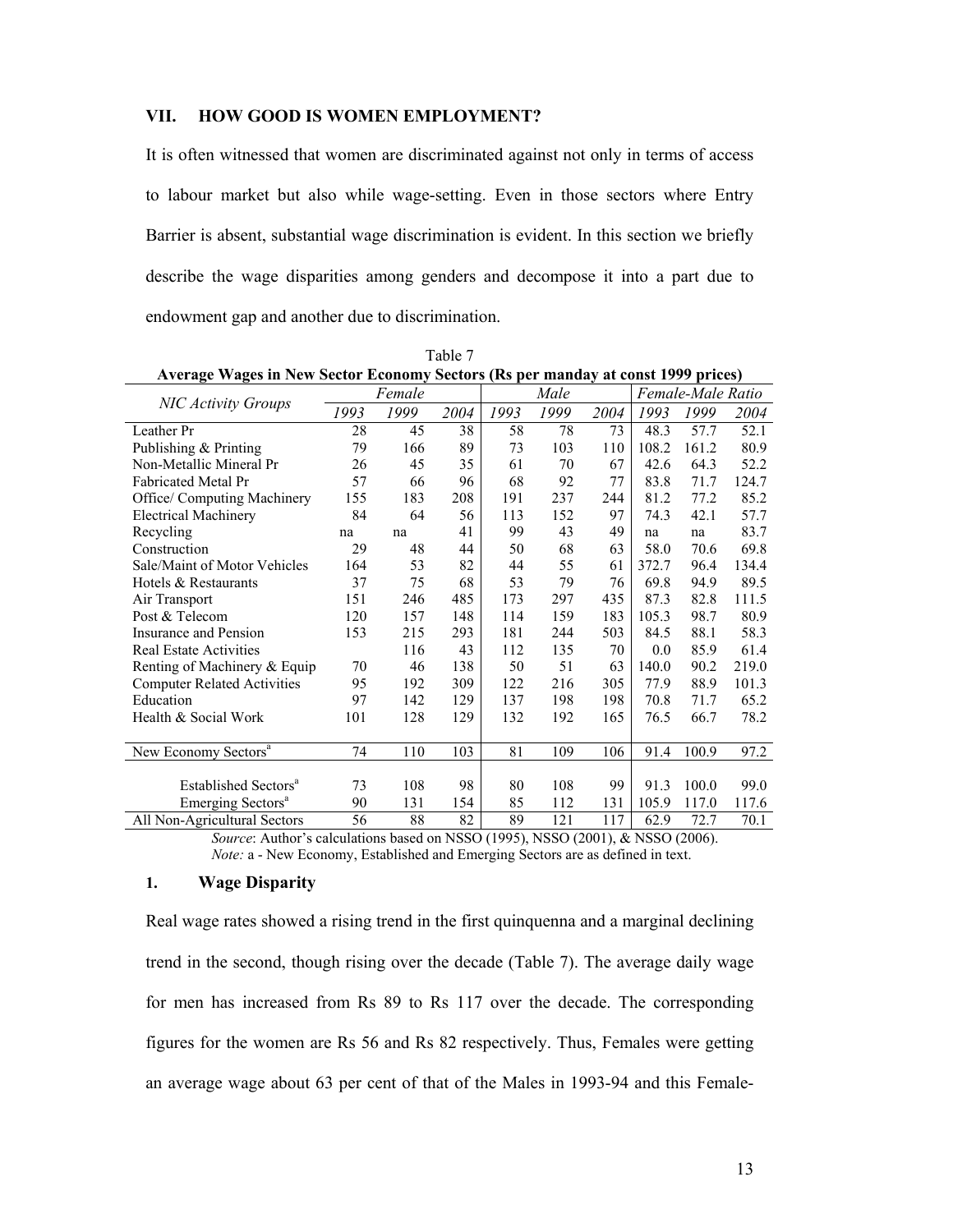Male ratio has increased to about 70 per cent over the decade, hinting at some reduction in gender wage disparity. In emerging sectors like Air Transport and Computer-related activities wage disparity against the women are absent. The other sectors of this category are Manufacture of Fabricated Metal product, Sale & Repair of Motor Vehicles and Renting of machinery and Equipments. However, even in established sectors like Education this ratio is declining and women earn only 65 per cent of male wages in recent period. The sectors with very high wage disparity are Tanning of Leather, Manufacture of Non-metallic Mineral Products, Electrical Machinery, and Insurance & Pension.

| Components of Disparity in Wages across Genders |      |                       |            |                                        |      |      |  |  |  |  |  |
|-------------------------------------------------|------|-----------------------|------------|----------------------------------------|------|------|--|--|--|--|--|
|                                                 |      |                       |            | Components of Male-Female Wage Gap (%) |      |      |  |  |  |  |  |
| <b>NIC Activity Groups</b>                      |      | <b>Endowment Diff</b> |            | <b>Remuneration Gap</b>                |      |      |  |  |  |  |  |
|                                                 | 1993 | 1999                  | 2004       | 1993                                   | 1999 | 2004 |  |  |  |  |  |
| Leather Pr                                      | 5.0  | 15.0                  | 12.0       | 95.0                                   | 85.0 | 88.0 |  |  |  |  |  |
| Publishing & Printing                           | na   | na                    | 10.0       | na                                     | na   | 90.0 |  |  |  |  |  |
| Non-Metallic Mineral Pr                         | 24.0 | 26.0                  | 22.0       | 76.0                                   | 74.0 | 78.0 |  |  |  |  |  |
| <b>Fabricated Metal Pr</b>                      | NIL  | <b>NIL</b>            | na         | ALL                                    | ALL  | na   |  |  |  |  |  |
| Office/ Computing Machinery                     | na   | na                    | 116.0      | na                                     | na   | NIL  |  |  |  |  |  |
| <b>Electrical Machinery</b>                     | NIL. | 16.0                  | 53.0       | ALL                                    | 84.0 | 47.0 |  |  |  |  |  |
| Recycling                                       | na   | na                    | na         | na                                     | na   | na   |  |  |  |  |  |
| Construction                                    | 17.0 | 27.0                  | 24.0       | 83.0                                   | 73.0 | 76.0 |  |  |  |  |  |
| Sale/Maint of Motor Vehicles                    | na   | NIL                   | na         | na                                     | ALL  | na   |  |  |  |  |  |
| Hotels & Restaurants                            | 25.0 | ALL                   | 47.0       | 75.0                                   | NIL  | 53.0 |  |  |  |  |  |
| Air Transport                                   | na   | NIL                   | na         | na                                     | ALL  | na   |  |  |  |  |  |
| Post & Telecom                                  | na   | NIL                   | 3.0        | na                                     | ALL  | 97.0 |  |  |  |  |  |
| Insurance and Pension                           | na   |                       | <b>NIL</b> | na                                     |      | ALL  |  |  |  |  |  |
| <b>Real Estate Activities</b>                   | na   | NIL                   | 53.0       | na                                     | ALL  | 47.0 |  |  |  |  |  |
| Renting of Machinery & Equip                    | na   | ALL                   | na         | na                                     | NIL  | na   |  |  |  |  |  |
| <b>Computer Related Activities</b>              | na   | na                    | na         | na                                     | na   | na   |  |  |  |  |  |
| Education                                       | 13.0 | 13.0                  | 10.0       | 87.0                                   | 87.0 | 90.0 |  |  |  |  |  |
| Health & Social Work                            | 47.0 | 28.0                  | 10.0       | 53.0                                   | 72.0 | 90.0 |  |  |  |  |  |

 $Table 8$  $\sim$ 

Source: Author's calculations based on NSSO (1995), NSSO (2001), & NSSO (2006). Note: na - Females earning at par with men; Decomposition of Actual Gap into Endowment and Remuneration Gaps are as defined in text.

#### $2.$ **Wage Discrimination**

It is observed that differences in endowment play a minor role in explaining such wage inequalities while substantial part of it is due to discrimination (Table 8). Women are thus offered lower wages compared to males with similar endowment in same sectors. Perhaps this is due to the fact that even with adequate endowment,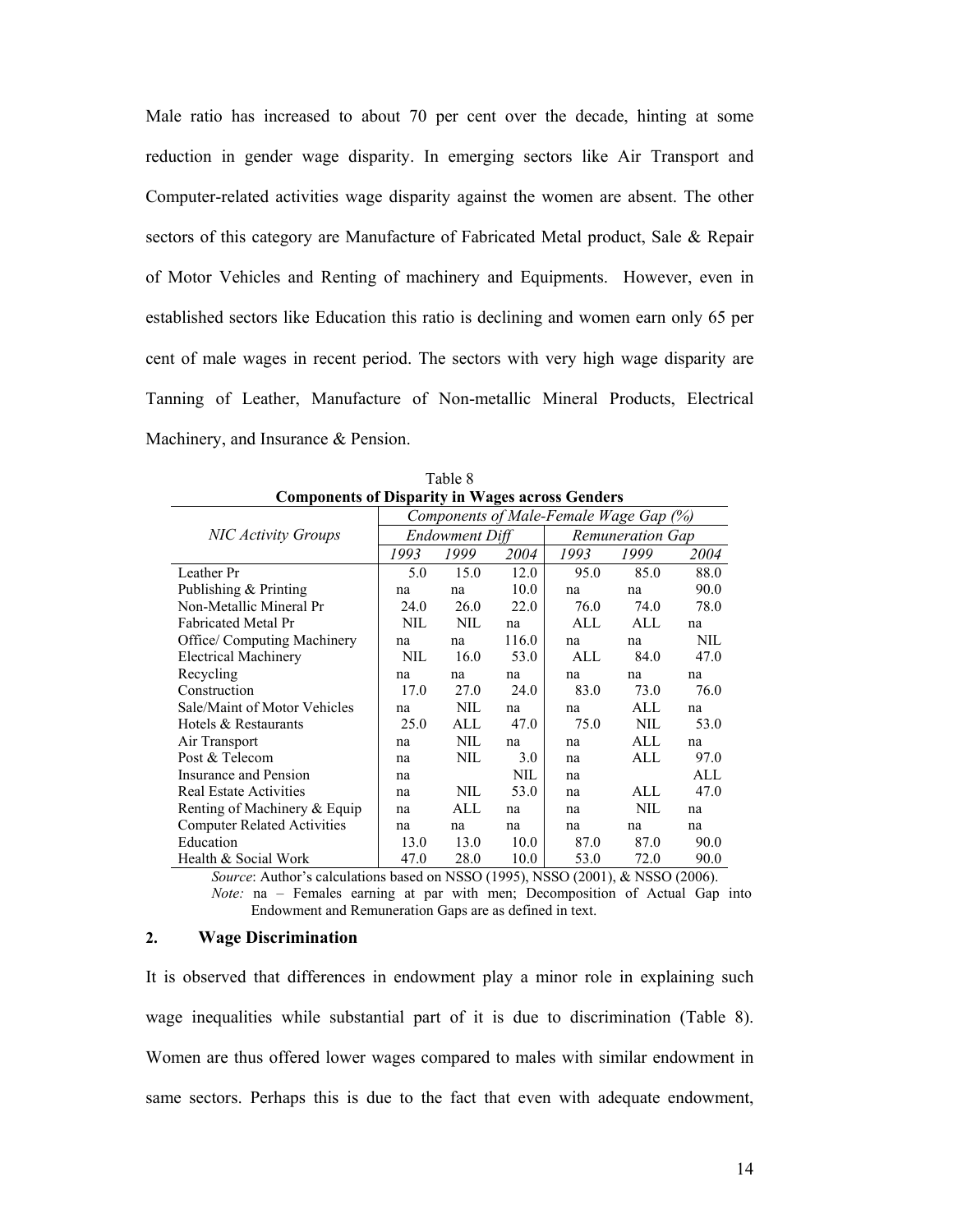women adhere to the lower stratum of each industry and are paid lower wages. This gender exploitation is something we cannot be proud of in the new era.

# VIII. WAGE-EMPLOYMENT DYNAMICS IN THE NEW ECONOMY

Though women employment and wages are both rising in recent times a trade-off between them is observed in many of the sectors. In sectors like Sale & Repair of Motor Vehicles, Renting, Hotel & Restaurant, Manufacture of Fabricated Metal Products, Office Accounting Machinery, and Construction, the employment situation of women is deteriorating as evident from their declining share in total employment. But here the wage situation for them is improving in terms of rising Female-Male wage ratio. Wage discrimination is also observed to be falling in these sectors indicating that the mismatch between endowment possessed and wages received is declining for the women vis-à-vis their male counterpart.

|                                                                       | <b>Employment-Wage Dynamics of Women Workers in the New Economy</b>                                                                                                            |                                                                                    |
|-----------------------------------------------------------------------|--------------------------------------------------------------------------------------------------------------------------------------------------------------------------------|------------------------------------------------------------------------------------|
|                                                                       | <b>Employment Situation Deteriorating</b>                                                                                                                                      | <b>Employment Situation Improving</b>                                              |
|                                                                       |                                                                                                                                                                                | • Publication $&$ Printing:                                                        |
|                                                                       |                                                                                                                                                                                | • Post & Telecom:                                                                  |
| <i><b>Wage Situation</b></i>                                          |                                                                                                                                                                                | • Insurance $&$ Pension:                                                           |
| <b>Deteriorating</b>                                                  |                                                                                                                                                                                | • Real Estate:                                                                     |
|                                                                       |                                                                                                                                                                                | • Manf of Non-Metallic Mineral Pr                                                  |
|                                                                       |                                                                                                                                                                                | • Manf of Electrical Machineries                                                   |
| <i>Wage Situation Stable –</i>                                        |                                                                                                                                                                                | • Education:                                                                       |
| <b>Discrimination Rising</b>                                          |                                                                                                                                                                                | • Health & Social Work                                                             |
| <i>Wage Situation Improving –</i><br><b>No/Falling Discrimination</b> | • Sale & Repair of Motor Vehicles;<br>$\bullet$ Renting;<br>• Hotel & Restaurant:<br>• Manf of Fabricated Metal Products;<br>• Manf of Office Acc Machinery;<br>• Construction | • Air Transport;<br>• Computer-related activities<br>• Tanning/Dressing of Leather |

Box 1  $\sim$  111.  $\mathbf{r}$   $\mathbf{r}$   $\mathbf{r}$   $\mathbf{r}$ 

Source: Author's calculations

On the other hand, for sectors like Publication  $\&$  Printing, Post  $\&$  Telecom, Insurance & Pension, Real Estate, and Manufacture of Non-Metallic Mineral Products, & Electrical Machineries, employment situation is improving but wage situation is deteriorating.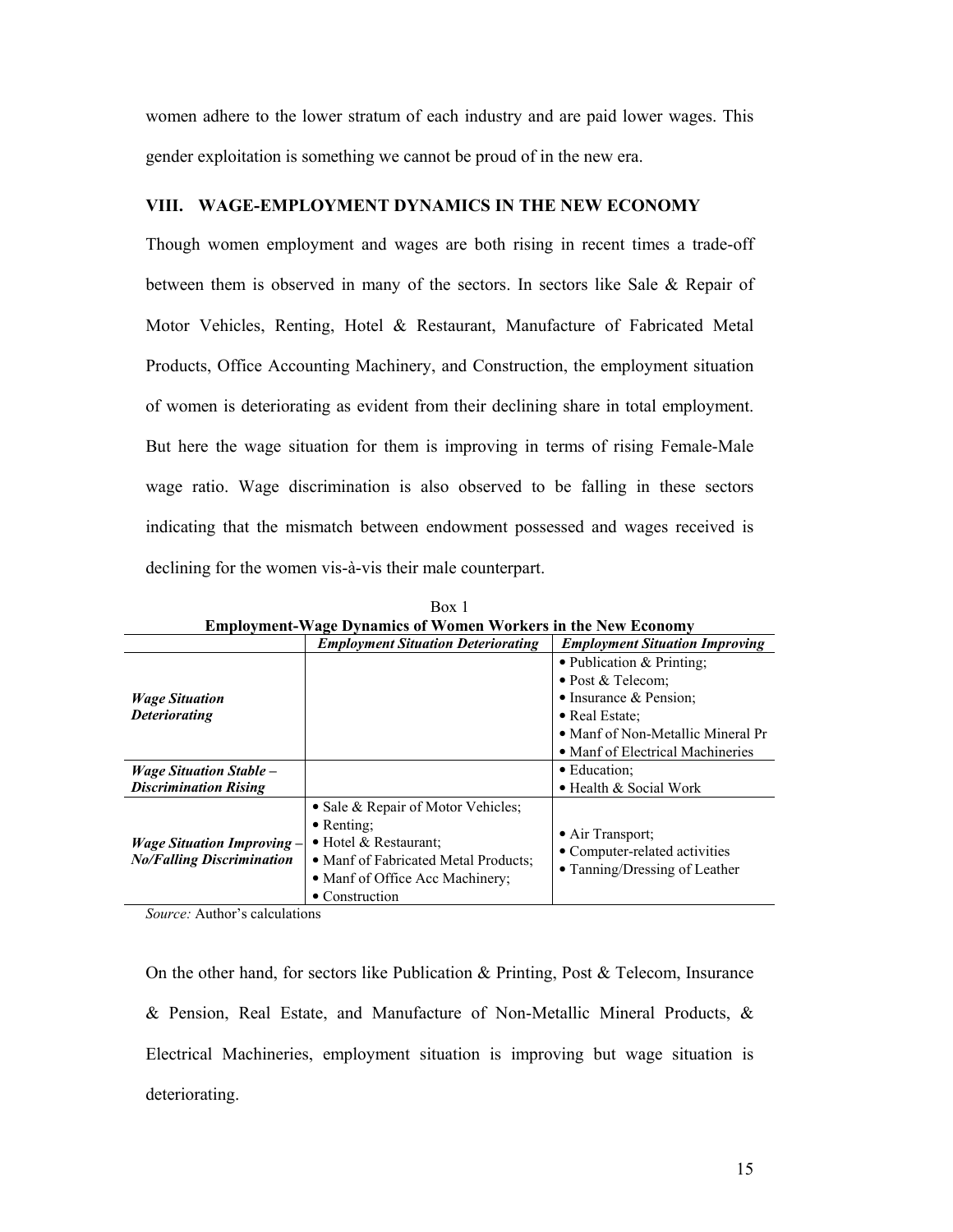In Education and Health sectors, employment situation is improving and wage situation is stable, but wage discrimination is found to be rising. In other words, given their endowment levels, the women should have been paid higher wage if we compare the situation with their male counterparts.

Only in Air Transport and Computer-related activities both employment and wage situation are improving while wage discrimination is also absent.

Thus even in the new economy women are being discriminated against in most of the activity groups, including those traditionally frequented by them. The only silver lining among all these clouds is that for some of the emerging sectors like Air Transport, Computer-related activities, Manufacture of Fabricated Metal Products, Sale & Repair of Motor Vehicles, and Renting Services, wage discrimination is nonexistent, at least in recent years.

#### $IX.$ **CONCLUSION**

#### $1.$ **Summary Findings**

Thus the position of women in the new economy can be categorised into three groups. First, there are a large number of activity groups where there appears a trade-off between wage and employment situation of the women. In these sectors, they are either earning wages at par with the men at the cost of their declining share in total employment, or, enjoying rising share in employment at the cost of substantially lower wages vis-à-vis the men. Thus the argument that in most of the sectors women are employed because they are available at a much lower wage rate compared to the men is still valid. Second are the established sectors where women enjoy a stable position both in terms of wages and employment (e.g. Health, Education etc.). These sectors require interpersonal care and human interface and hence naturally women are highly acceptable in these sectors for their inherent qualities in handling such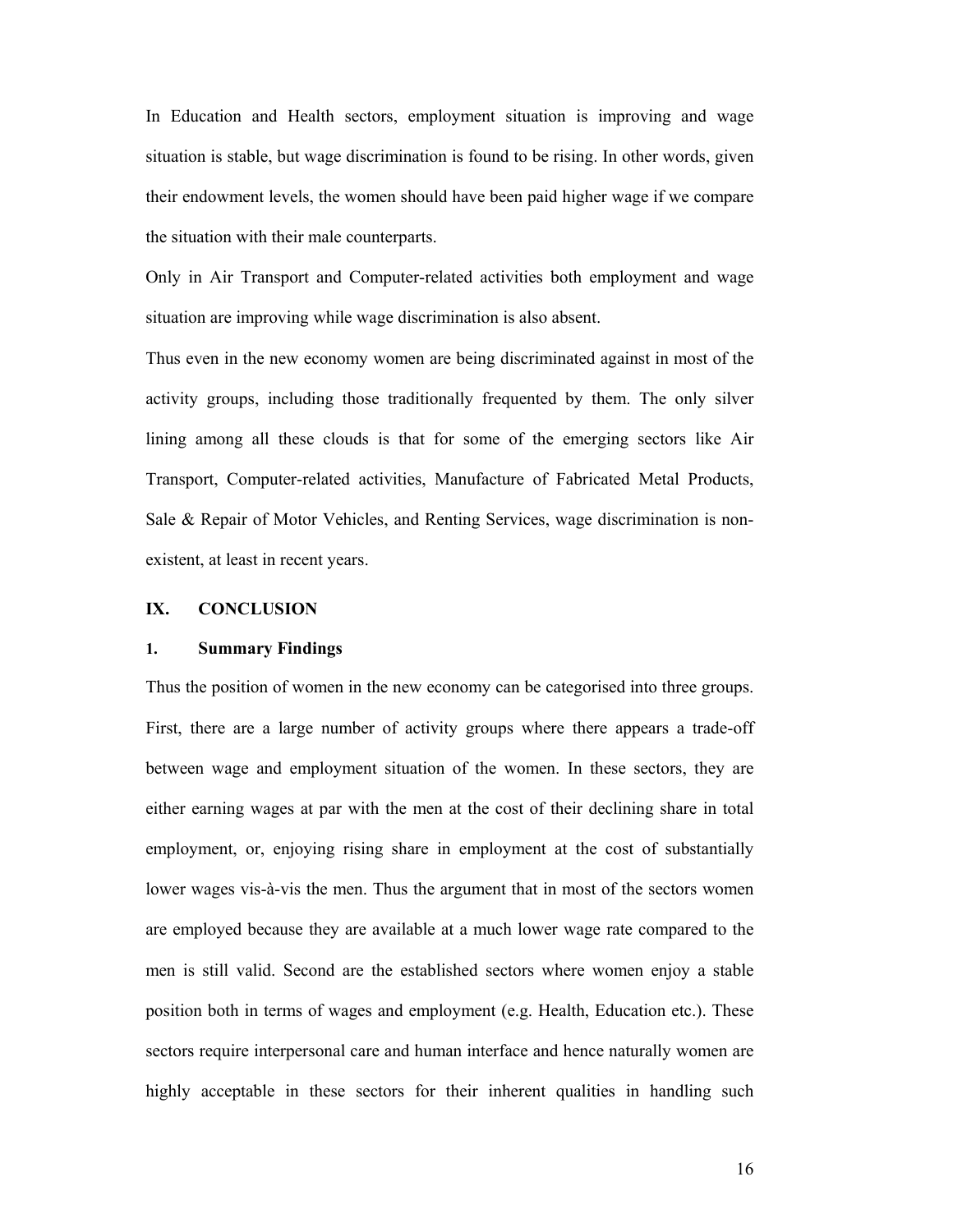activities. Though there is no entry barrier here, substantial mismatch exists between the endowment levels and the wages earned by the women and the gap is found to be increasing over time. In the third category come the sunrise sectors of the new economy (e.g. Air Transport, Computer-related activities), which are enjoying high employment growth rates, substantial absorption of women workers, and absence of wage disparity. In these sectors women are doing well both in terms of rising share in employment and equal wages as compared to the men workers. These sectors require soft skill and there is no dearth of acceptability of women leading to absence of entry barrier but these sectors are still a small part of the labour market.

#### $2.$ **Policy Suggestions**

It is evident that endowment levels play a very vital role in determining sectoral distribution of women and their absorption in the labour market. Gender discrimination starts at an early age and women often do not get the opportunity to acquire adequate education or skill and thus lag behind the men in terms of employability. Promoting education and skill formation among women emerge to be one of the most important policy suggestions of this study. This should include not only general education but vocational and technical education also.

Next comes the issue of segmented labour market whereby women face entry barrier into most of the activity groups in spite of their endowment levels, baring a few where interpersonal interface is necessary. A large number of socio-economic factors are at the root of this problem and requires both social awareness and changes in the mindset of the employers.

The issue of quality of employment should also be addressed. Women earn lower wages than men and the merit of expanding women employment in the new era is questioned. The trade off between women employment expansion and their wage

17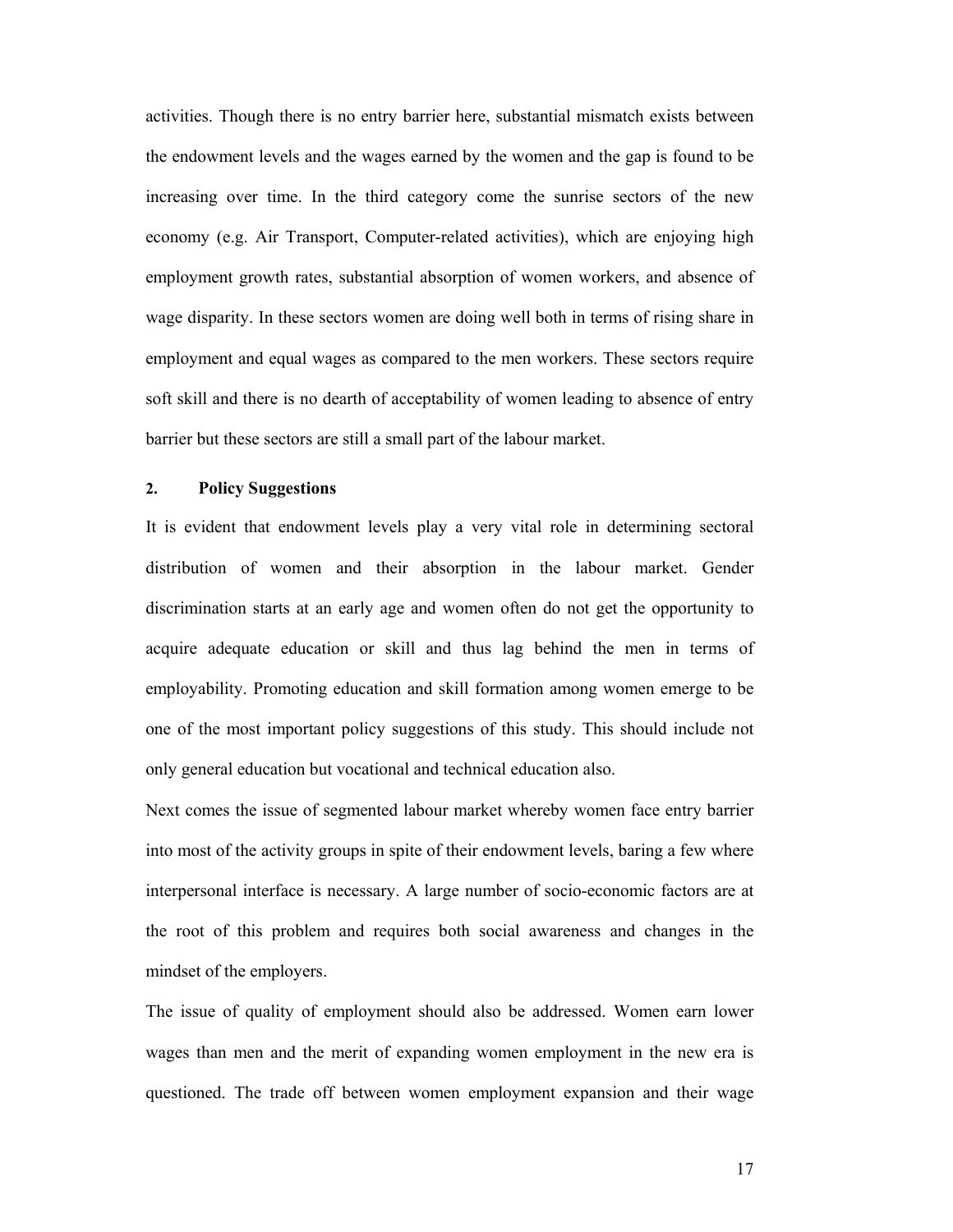conditions in a major part of the forerunning sectors confirms the notion that women are employed largely because they are available at a lower wage compared to men. This supports the hypothesis of distress expansion of women employment even in the new economy. In these sectors strict vigil on wage conditions and formation of women worker groups would enable them to fight for a better bargain.

Even in the sunrise sectors where women enjoy both favourable wage situation and employment opportunities, they are exploited in various forms. Physical and mental harassment, sexual offences, remain unreported but are not uncommon in the workplace. Unless and until women are provided adequate safety measures and social outlook towards working women changes they would remain vulnerable.

They deserve an equal footing and policies from the above and movements from the below are necessary to ensure a fair share to them in the New Economy.

# **References**

|  |         |  |  | Anker, R (1998), Gender and Jobs: Sex Segregation of Occupations in the World, ILO, |  |  |
|--|---------|--|--|-------------------------------------------------------------------------------------|--|--|
|  | Geneva. |  |  |                                                                                     |  |  |

- Eapen, M and P. Kodoth (2003), "Family Structure, Women's Education and Work: Re-Examining the High Status of Women in Kerala," in S. Mukhopadhyay and R. Sudarshan (eds), Tracking Gender Equity under Economic Reforms, Kali for Women, New Delhi
- Elson, D (1996), "Appraising Recent Developments in the World Market for Nimble Fingers' in A Chhachhi and R.Pittin (eds), Confronting State, Capital and Patriarchy: Women Organising in the Process of Industrialisation, Macmillan Press, London.
- Gladwin, C.H., and C.M. Thompson (1995), "Impacts of Mexico's Trade Openness on Mexican Rural Women", American Journal of Agricultural Economics.
- Hirway, I (2002), "Employment and Unemployment Situation in 1990s: How Good are NSS Data?" Economic and Political Weekly, May25.
- ILO (2003), Time for Equality at Work, ILO Office, Geneva.
- Jhabvala, R and S Sinha (2002), "Liberalisation and the Woman Worker", *Economic and* Political Weekly, May 25.
- Stiglitz, J (2002), Globalisation and its Discontents, Allen Lane, UK.
- Eapen, Mridul (2004), Women and Work Mobility: Some Disquieting Evidences From the Indian Data, Working Paper No 358, Centre for Development Studies, May 2004. (downloaded from www.cds.edu on 15/05/2008)

### **Data Sources:**

NSSO (1995), Unit Level Records on Sixth Quinquennial Survey on Employment and *Unemployment in India 1993-1994*, NSS  $50<sup>th</sup>$  Round, July 1993-June 1994, National Sample Survey Organisation, Government Of India.